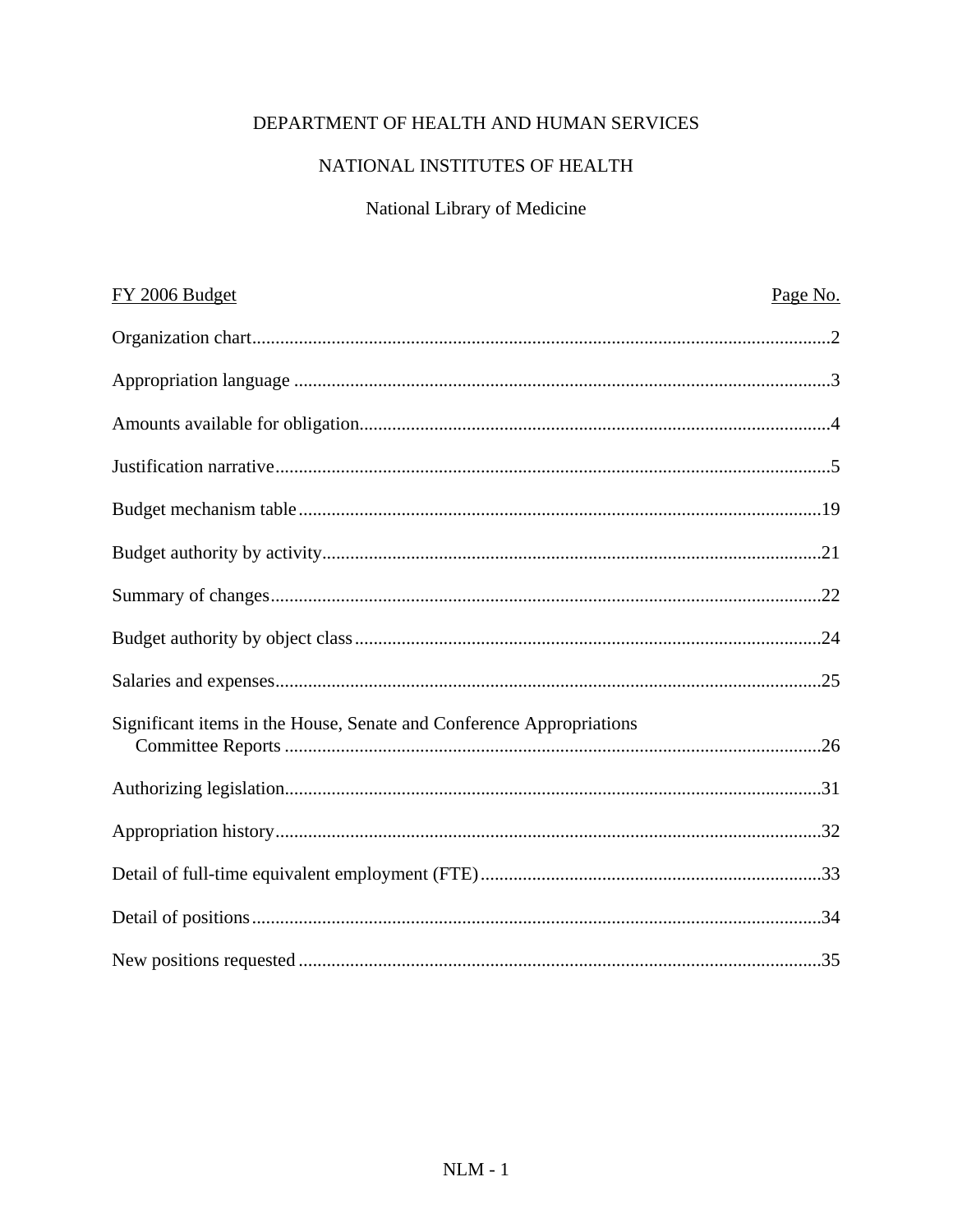### **NATIONAL LIBRARY OF MEDICINE**

#### **ORGANIZATION STRUCTURE**

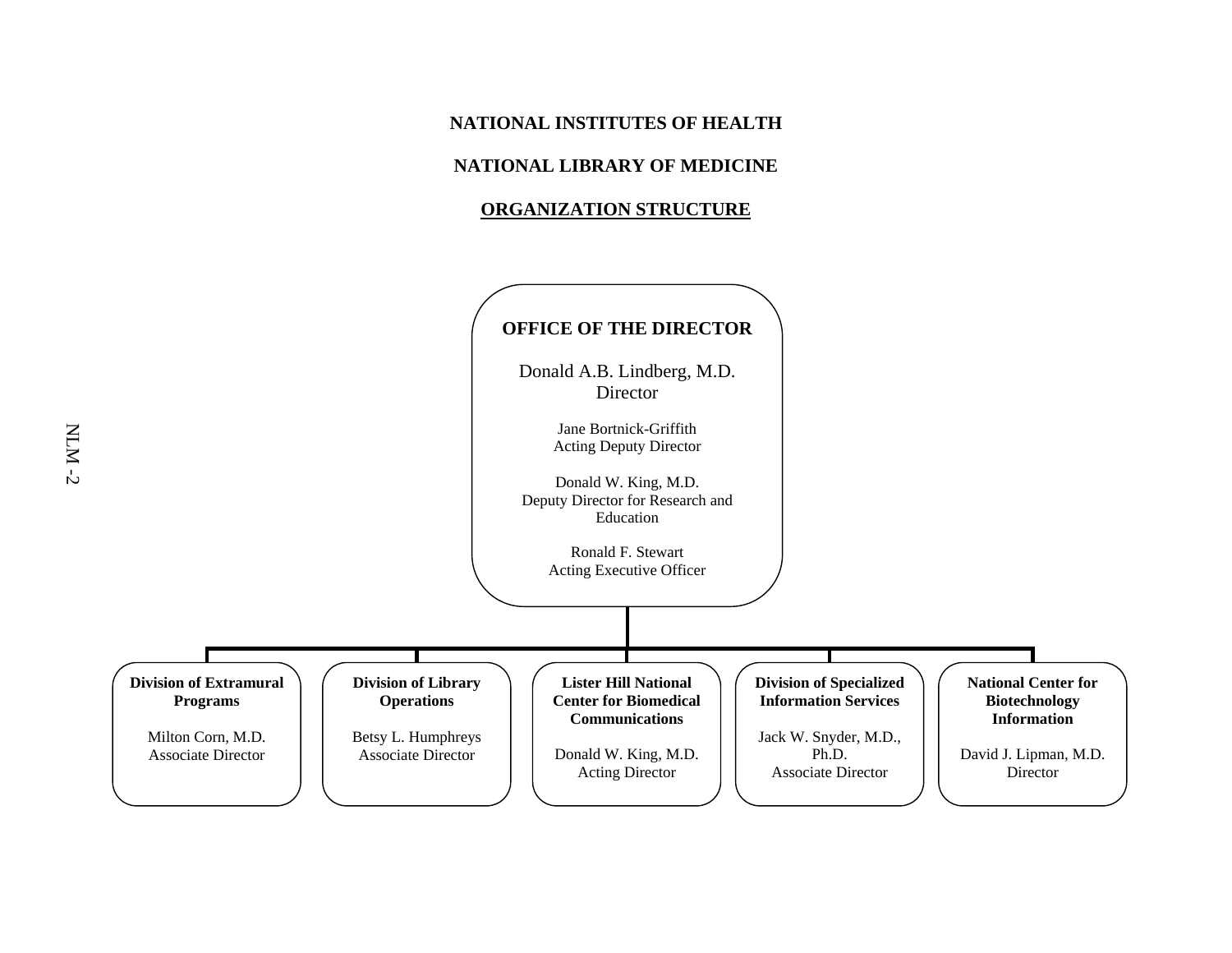National Library of Medicine

For carrying out section 301 and title IV of the Public Health Service Act with respect to health information communications, [\$317,947,000] *\$318,091,000,* of which \$4,000,000 shall be available until expended for improvement of information systems: *Provided*, That in fiscal year [2005] *2006* the Library may enter into personal services contracts for the provision of services in facilities owned, operated or constructed under the jurisdiction of the National Institutes of Health. *Provided further*, That in addition to amounts provided herein, \$8,200,000 shall be available from amounts available under section 241 of the Public Health Service Act to carry out National Information Center on Health Services Research and Health Care Technology and related health services.

[Departments of Labor, Health and Human Services, Education, and Related Agencies Appropriations Act, for Fiscal Year 2005]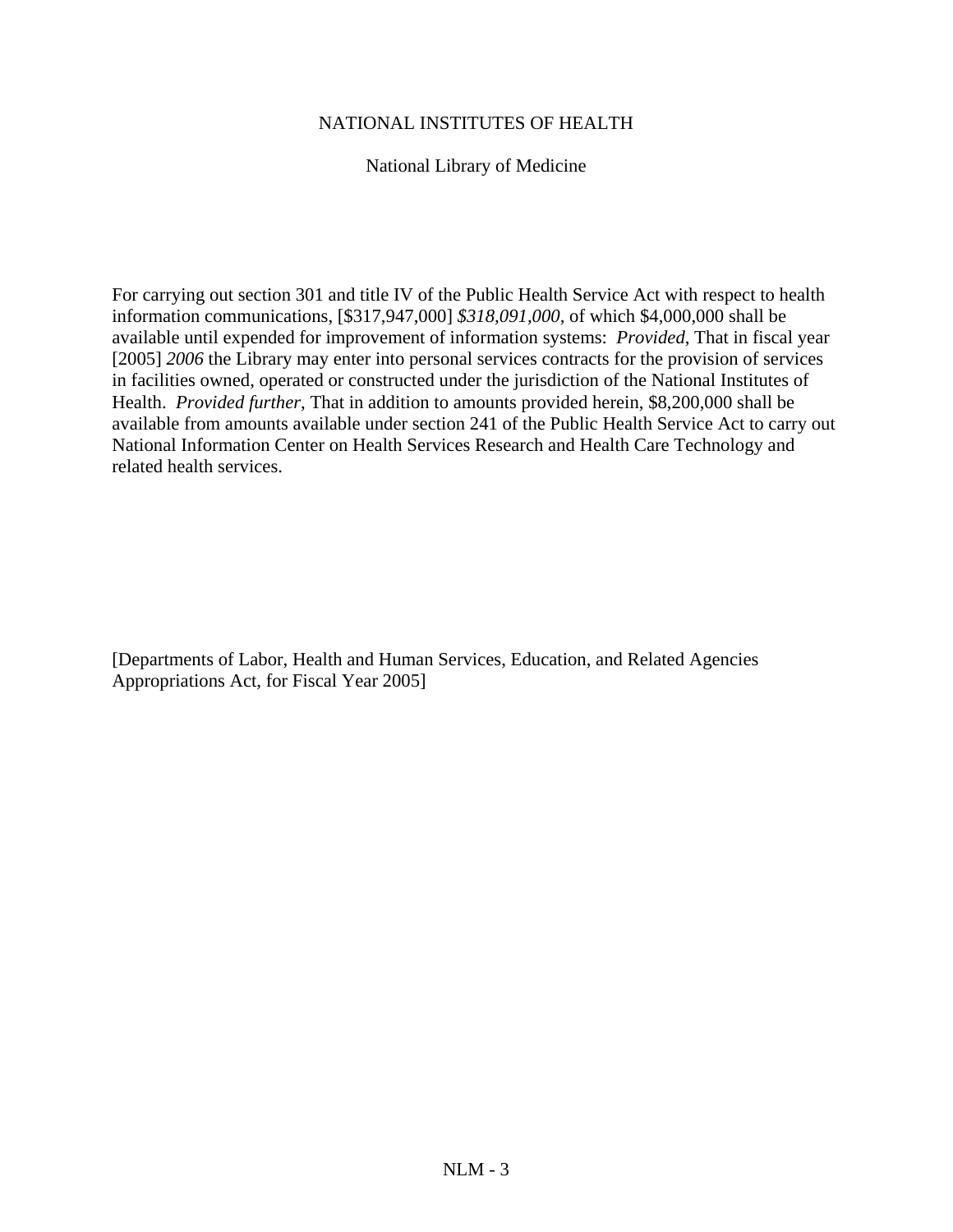## **National Institutes of Health National Library of Medicine**

| <b>Amounts Available for Obligation 1/</b> |  |  |
|--------------------------------------------|--|--|
|--------------------------------------------|--|--|

|                                                                                   | FY 2004<br>Actual | FY 2005<br>Appropriation | FY 2006<br>Estimate |
|-----------------------------------------------------------------------------------|-------------------|--------------------------|---------------------|
| Source of Funding                                                                 |                   |                          |                     |
| Appropriation                                                                     | \$311,635,000     | \$317,947,000            | \$318,091,000       |
| <b>Enacted Rescissions</b>                                                        | (2,520,000)       | (2,801,000)              | $\mathbf{0}$        |
| Subtotal, Adjusted Appropriation                                                  | 309,115,000       | 315,146,000              | 318,091,000         |
| Real transfer under NIH Director's one-percent<br>transfer authority to other ICs | 682,000           | $\boldsymbol{0}$         | 0                   |
| Comparative transfer to NIBIB for<br>Radiology Program                            | $\overline{0}$    | $\Omega$                 | $\Omega$            |
| Comparative transfer to Buildings and<br>Facilities                               | (569,000)         | $\overline{0}$           | $\boldsymbol{0}$    |
| Comparative transfer to/from other NIH ICs<br>for NIH Roadmap                     | (682,000)         | $\boldsymbol{0}$         | $\boldsymbol{0}$    |
| Comparative transfer to Office of the Director                                    |                   |                          |                     |
| for Public Health Reports                                                         | (70,000)          | $\boldsymbol{0}$         | 0                   |
| Subtotal, adjusted budget authority                                               | 308,476,000       | 315,146,000              | 318,091,000         |
| Unobligated Balance, start of year                                                | 563,000           | $\theta$                 | $\Omega$            |
| Unobligated Balance, end of year                                                  | $\boldsymbol{0}$  | $\boldsymbol{0}$         | 0                   |
| Subtotal, adjusted budget authority                                               | 309,039,000       | 315,146,000              | 318,091,000         |
| Unobligated balance lapsing                                                       | (195,000)         | $\overline{0}$           |                     |
| Total obligations                                                                 | 308,844,000       | 315,146,000              | 318,091,000         |

1 / Excludes the following amounts for reimbursable activities carried out by this account: FY 2004 - \$15,856,000; FY 2005 - \$15,693,000; FY 2006 - \$15,693,000 Excludes \$1,147.50 in FY 2004 and \$3,575.57 in FY 2005 for royalties.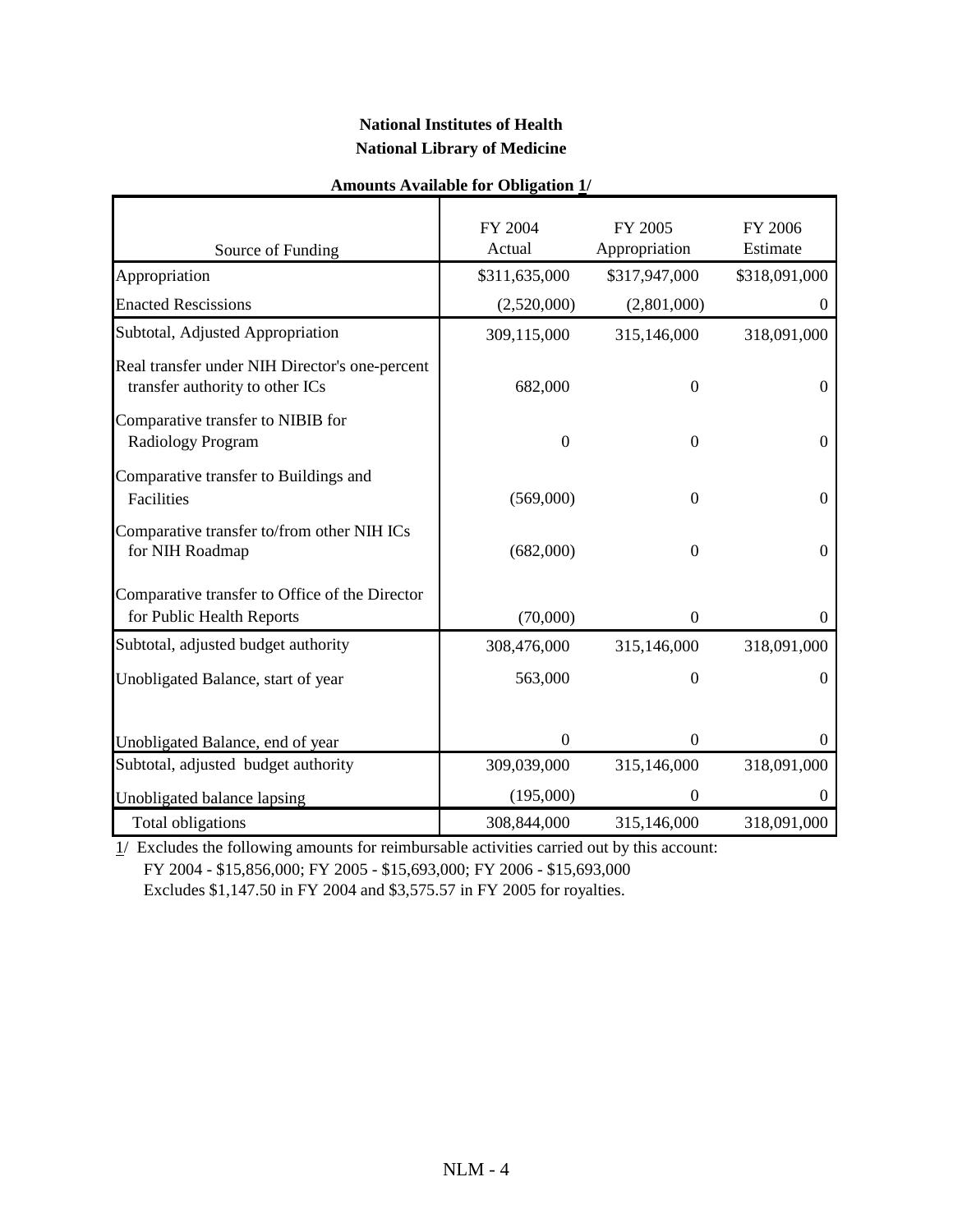### **Justification National Library of Medicine**

Authorizing Legislation: Section 301 of the Public Health Service Act, as amended.

Budget Authority:

|                    | FY 2004<br>FY 2005<br>Appropriation<br>Actual |                    |                            | FY 2006<br>Estimate | Increase or<br>Decrease |                  |                                 |
|--------------------|-----------------------------------------------|--------------------|----------------------------|---------------------|-------------------------|------------------|---------------------------------|
| <b>FTEs</b><br>666 | <u>BA</u><br>\$308,476,000                    | <b>FTEs</b><br>661 | <u>BA</u><br>\$315,146,000 | <b>FTEs</b><br>663  | ВA<br>\$318,091,000     | <b>FTEs</b><br>2 | $\underline{BA}$<br>\$2,945,000 |
|                    |                                               |                    |                            |                     |                         |                  |                                 |

This document provides justification for the Fiscal Year 2006 activities of the National Library of Medicine, including HIV/AIDS activities. A more detailed description of NIH-wide Fiscal Year 2006 HIV/AIDS activities can be found in the NIH section entitled "Office of AIDS Research (OAR)."

## **INTRODUCTION**

The National Library of Medicine (NLM), founded in 1836, is the world's largest library of the health sciences. The Library moved from the mall in Washington, D.C. to the campus of the National Institutes of Health in Bethesda, Maryland, in 1962. The Library has two buildings that house the books, journals, and other materials and the various communications research operations carried out by the staff. The Library, as a public institution, welcomes patrons of all kinds—students, scientists, health practitioners, and the general public—and has many services and resources for them to use in their search for health-related information.

The Library is particularly well suited to serve these patrons. Its collections encompass all the health sciences, in many languages. From 900-year-old manuscripts to today's medical advances, whether on vellum, paper, film, or in databases, the National Library of Medicine is an unrivalled resource. The Library is acknowledged as the leader in creating medical information databases that are available, free, on the World Wide Web. In fact, the number of searches done each year on the various NLM electronic data resources approaches a *billion*.

The National Library of Medicine is assuming new roles that befit it as a leader of  $21<sup>st</sup>$  century medicine: the Library today is a leading source of human genome information and, at the same time, it has become a trustworthy source of health information for the public. On the one hand, the NLM, through the Web operations of its National Center for Biotechnology Information (NCBI), receives hundreds of thousands of visitors a day seeking molecular biology information, ranging from DNA sequences and protein structures to related biomedical research literature. On the other hand, the extensive consumer health information issued by NIH institutes and centers forms the backbone of NLM's MedlinePlus information service, whose 6 million visitors each month retrieve 60 million pages from the site. The following sections describe the Library's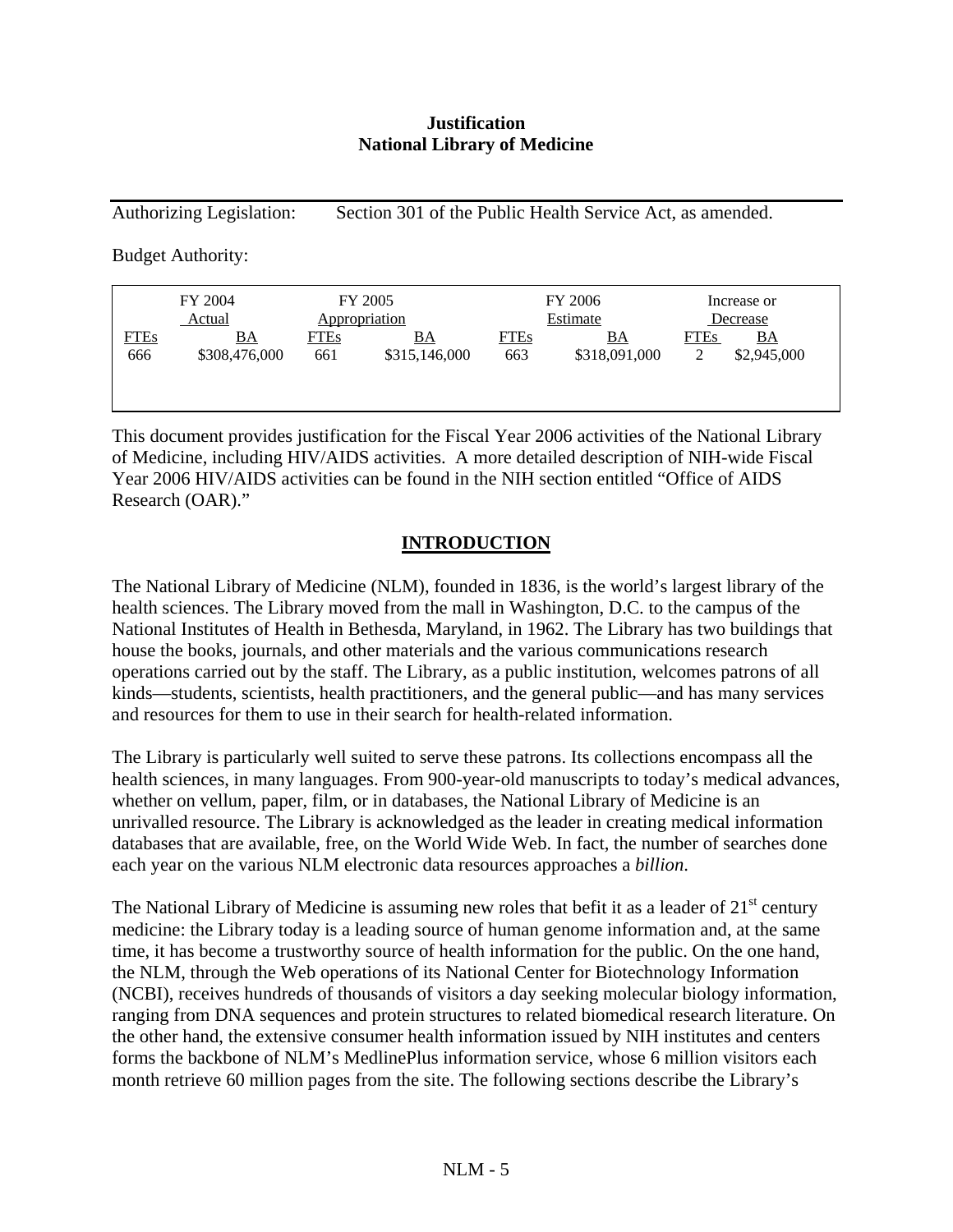information services and the concomitant research and development activities that gave rise to them and give us a glimpse of what the future holds.

## **STORIES OF DISCOVERY**

The National Library of Medicine has long been an innovator in disseminating medical information—from the *Index Medicus*, begun in the  $19<sup>th</sup>$  century, to the first successful application of computers to a large-scale bibliographic system in the  $20<sup>th</sup>$  century, to an unmatched array of Web-based medical information services in the  $21<sup>st</sup>$  century. In fact, the *Index Medicus*, begun in 1879, ceased publication in December 2004, a "victim" of the success of NLM's Web-based Medline/PubMed, a database of 15 million references and abstracts to scientific journal articles. The "stories of discovery" that follow range from databases and research tools for scientists and health professionals to a variety of Web information services intended for the general public.

### *Information Services for Health Professionals and the Scientific Community*

### *Medline/PubMed*

The original role of the Library, that is, providing access to the published literature of the health sciences, continues to be the mainstay of NLM services. The 5,000 member institutions of the National Network of Libraries of Medicine, a network created and funded by the National Library of Medicine, are NLM's partners in making health science information available. Most biomedical scientists and health professionals have, directly or indirectly, availed themselves of the Library's information products at some time in their career. One heavily used service is Medline/PubMed, which makes available millions of references and abstracts from thousands of journals published around the world, and in many languages, since the 1950s. It expands at the rate of more than half a million records a year.

The pioneering Medline project, begun in the early seventies, evolved from the computerized system used to produce the *Index Medicus*, which the NLM had installed in 1964. Medline was the first successful marriage of a large reference database with a national telecommunications network. The eighties saw the introduction of "Grateful Med," a software program created by the NLM that one could load onto a PC and, equipped with a modem and a password, search Medline right from one's home, office, or laboratory. Grateful Med was eagerly snapped up not only by librarians but also by health professionals, scientists, students, lawyers, medical journalists and others, who saw the average charge of \$2 per Medline search as a bargain.

This, of course, is the age of the Internet and the World Wide Web. The National Institutes of Health Web site is the second most heavily trafficked site in the Federal Government, and the NLM databases account for the major share of that use. In 1997, free Medline searching via the Web began using a new system called PubMed. For the first time, anyone with access to the Web could search through what is now a database of 15 million references and abstracts for medical journal articles. The response was immediate and startling: from 7 million Medline searches (1996) the usage climbed dramatically and now stands at more than 670 million searches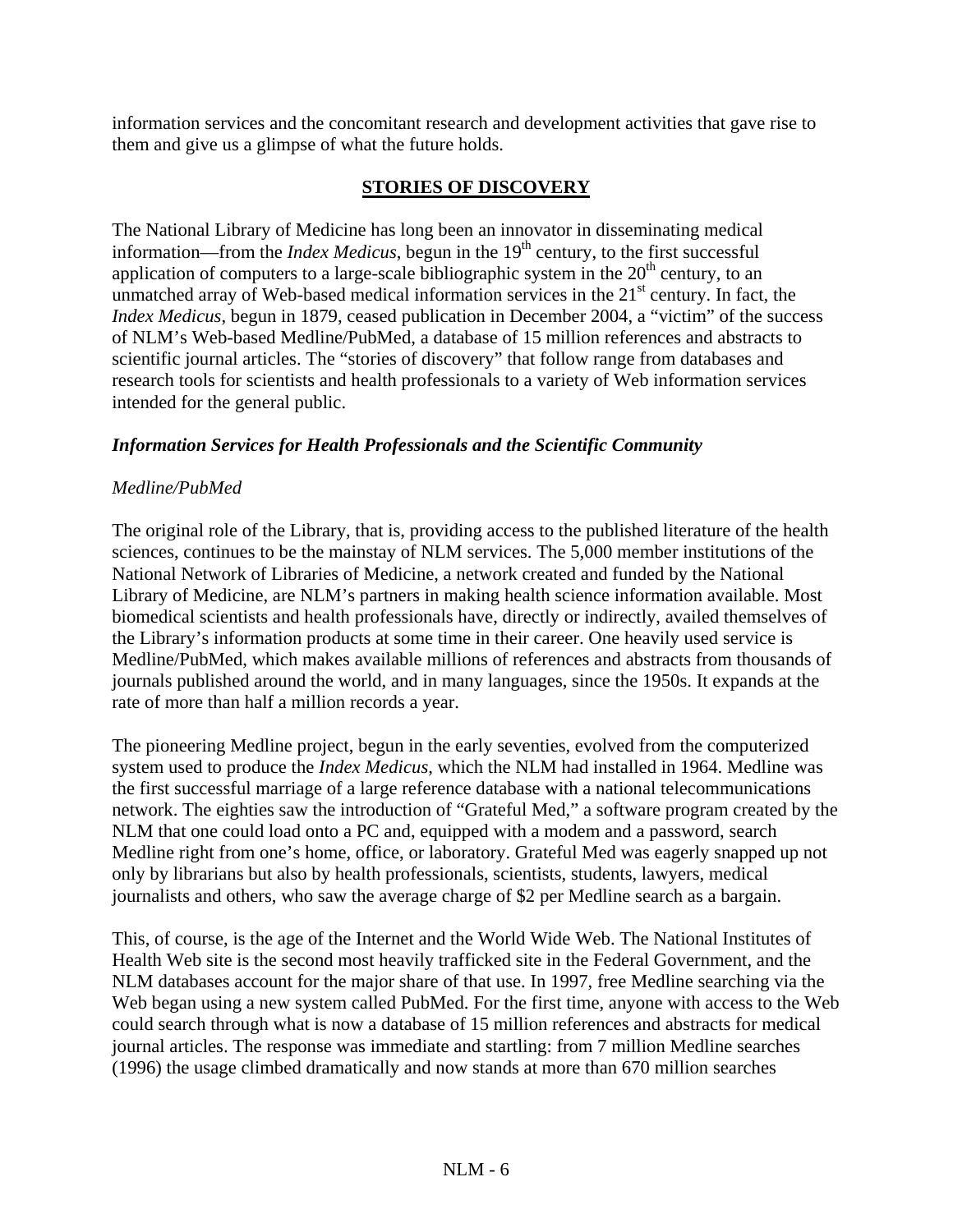annually, with page views totaling 2.5 billion. Since 1996 NLM has added citations for articles going back to 1950 as part of its effort to digitize older print materials.

Improvements to PubMed continue to be introduced, and today it offers a high degree of flexibility to users. For example, there are now Web links to more than 90 percent of the journals represented in Medline, allowing users to have access to the full text of articles referenced in the database. A user's view of PubMed can be customized to highlight electronic and print journals available through the local hospital or academic health sciences library with which he or she is affiliated. Where links to electronic full text are not available, the user may use PubMed to place an online order for an article directly from a library in the National Network of Libraries of Medicine.

## *PubMed Central*

An increasingly popular service for the professional community and the public is PubMed Central. This is a rapidly growing digital archive of life sciences journal literature to which publishers electronically submit peer-reviewed research articles. NLM undertakes to guarantee free access to the material; copyright remains with the publisher or the author. There are now more than 350,000 current and retrospective journal articles from more than 160 journals available free of charge in the PubMed Central electronic archive. In 2004, The Wellcome Trust of the U.K., in partnership with the Joint Information Systems Committee and the National Library of Medicine, announced plans to digitize the complete backfiles of a number of important and historically significant medical journals for PubMed Central. In addition to creating a digital copy of every page in the backfiles, the digitization process will also create a PDF file for every discrete item (article, editorial, letter, advertisement, etc.) in the archive, and use optical character recognition technology to generate searchable text. Creating such "digital archives" as PubMed Central to ensure that the world's biomedical literature is properly recorded and available for future generations is an important NLM responsibility.

## *GenBank*

The NLM component that created Medline/PubMed and PubMed Central is the National Center for Biotechnology Information (NCBI). Within the scientific community, the NCBI is also well known for GenBank, a database of all publicly available DNA sequences. GenBank now contains more than 37 million sequence entries from 165,000 species. The database, which is accessed by some 50,000 scientists daily, contains more than 100 complete genomes as well as protein product and other relevant genetic information. Receiving, analyzing, curating, and disseminating molecular sequence data (which doubles every 18 months) is at the core of NCBI's function. Scientists also use such tools as "BLAST" (Basic Local Alignment Search Tool) a suite of programs that lets scientists search enormous quantities of data for sequence similarities that will identify genes and genetic features. "Entrez" allows users to search DNA sequences and literature information with techniques that are fast and easy to use. Other notable contributions by NCBI are in "Scientific Advances" below.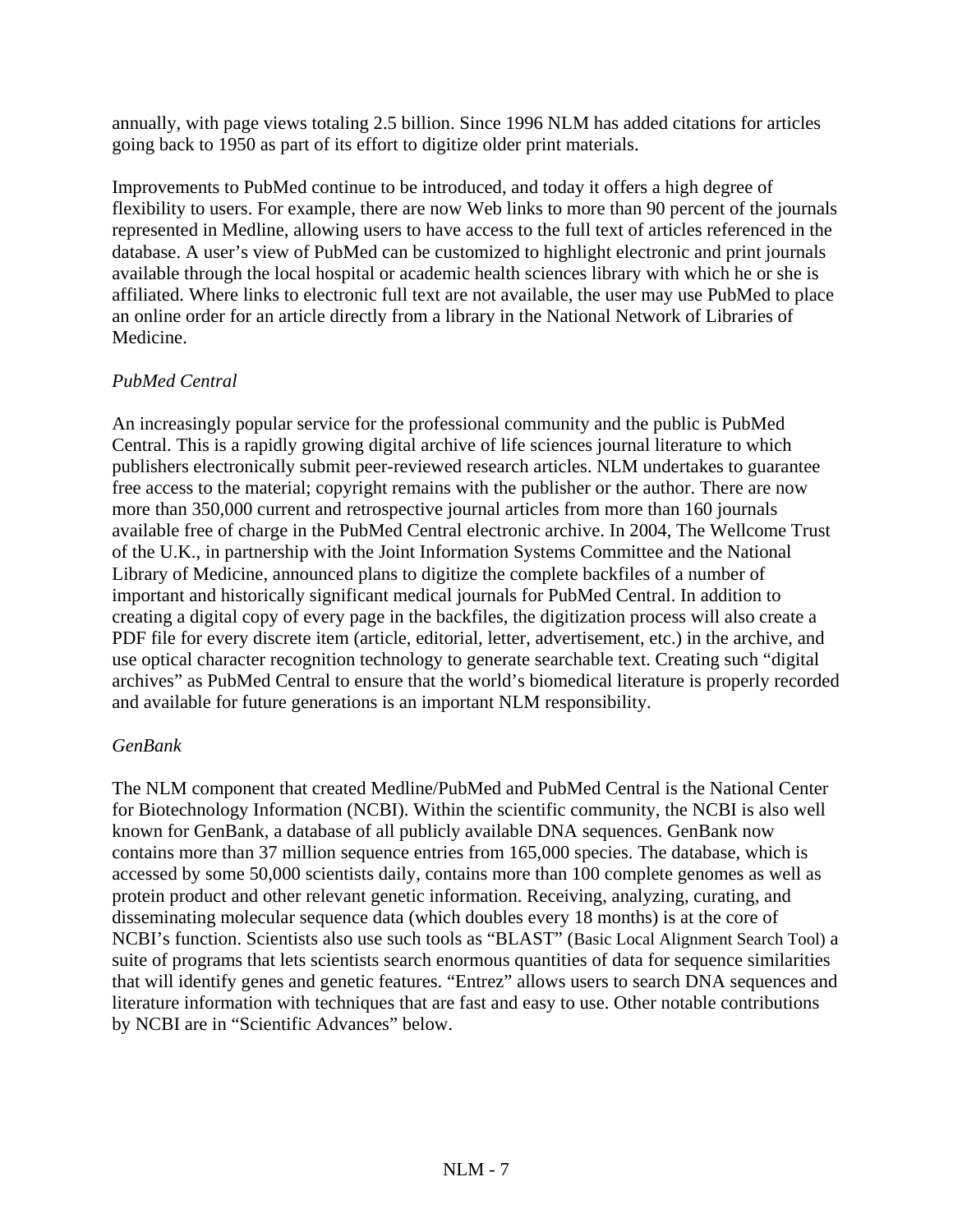## *Wireless Information System for Emergency Responders (WISER)*

A new information system intended for emergency situation responders was introduced in 2004 by the NLM's Division of Specialized Information Services. The Wireless Information System for Emergency Responders (WISER) employs a hand-held PDA to provide on-the-spot information for first responders about hazardous materials released into the environment. WISER offers mobile support, providing emergency situation responders with critical information where they need it and when they need it. A key feature of WISER is support for identifying an unknown substance. Using a victim's symptoms or a substance's physical properties gathered by observation or sensors, WISER can help the user identify and validate the unknown substance. The tool also allows users to specify the role they are currently playing at the scene of an incident. A first responder, HAZMAT (Hazardous Materials) specialist, or Emergency Medical Services specialist get critical information presented in a sequence that is most relevant to their respective roles. The system is currently designed to work in stand-alone mode; future versions will also operate in connected mode.

## *Information Services for the Public*

The Library first seriously considered creating information services for the general public in 1997 when it became apparent that the Medline/PubMed database for the scientific medical literature was in fact being used heavily by consumers. The following year the NLM Board of Regents formally recommended that the Library expand its mandate to include serving the public. Since that time, NLM has created a series of highly successful information services aimed at consumers.

## *MedlinePlus*

The first was MedlinePlus, a Web-based service, available in both English and Spanish that provides integrated access to authoritative consumer health information. Where does such "authoritative" information come from? Since the National Institutes of Health publishes a wealth of consumer health information based on the medical research it sponsors, it was natural to start there. Also "recruited" were other Health and Human Services (HHS) agencies, professional societies, and voluntary health agencies, many of which issue authoritative information that the public can trust. With help from members of the National Network of Libraries of Medicine across the country, NLM information specialists select and organized this information and extensively cross-link it.

MedlinePlus, launched in November 1998, today is one of the most heavily trafficked Web sites containing health information for the public. It has more than 670 "health topics," containing, for example, overview information, pertinent clinical trials, alternative medicine, prevention, management, therapies, the latest research, and the latest news from the print media. There are even links to the scientific literature through Medline/PubMed. In addition to the health topics, there are medical dictionaries, encyclopedias, directories of hospitals and providers, and interactive "tutorials" with images and sound. MedlinePlus en español was introduced in 2002 and has grown to virtual parity with the English version. Both scored the highest marks of any Federal Web site in a recent outside evaluation by the American Customer Satisfaction Index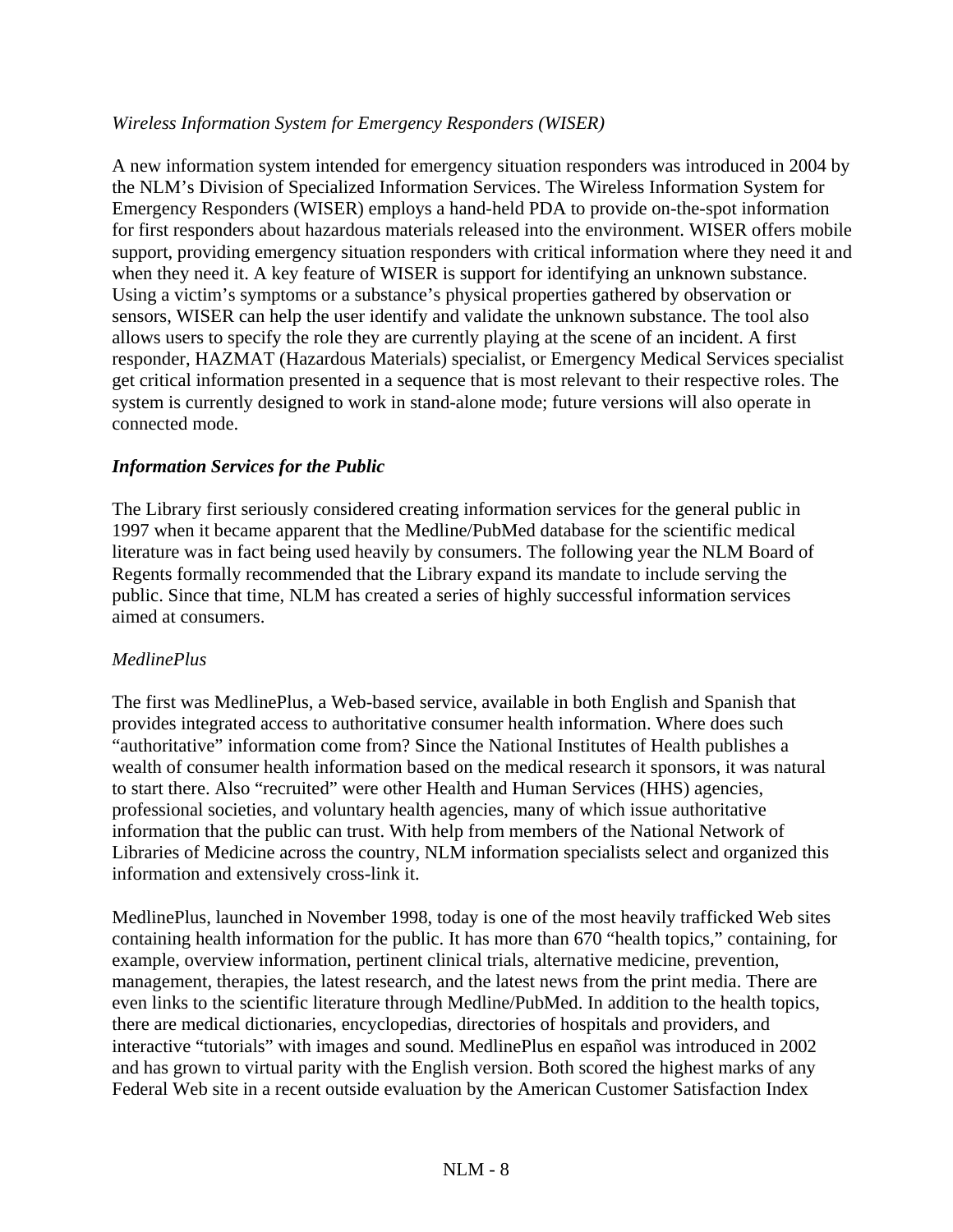(ACSI). In fact, NLM's success with the ACSI has led to the Library to spearhead an NIH-wide effort to broaden the testing to many NIH Web sites. Another new aspect of MedlinePlus is "Go Local," that is, to link users from MedlinePlus topics to pertinent health and social services in their community. North Carolina and Missouri are the first MedlinePlus partners to go local. More states will be coming online in 2005.

In the six years since its introduction, MedlinePlus has grown tremendously, both in terms of its coverage of health and its usage by the public. As of October 2004 it was being consulted some 60 million times a month by 6 million unique visitors. Even with such heavy usage, the Library actively seeks to promote the database. For example, since the fall of 2002, NLM has collaborated with the American College of Physicians (ACP) Foundation in "Information Rx," a project to encourage physicians to make information referrals to MedlinePlus. Since patients trust their physicians to recommend good health information, the idea is to promote MedlinePlus as the "Web site your doctor prescribes." The Foundation sees this as an opportunity to help member physicians provide reliable health information for their patients. NLM has worked with the ACP governors in several states to pilot the project—specifically in Georgia, Iowa, and Virginia. NLM provided a variety of information materials to the participating physicians, including posters and prescription pads. The Information Rx project was rolled out nationally in New Orleans at the ACP annual meeting in the spring of 2004. The project continues to be expanded and the results so far are encouraging—two thirds of the physicians ranked MedlinePlus as their first or second choice for referring patients.

## *ClinicalTrials.gov*

One popular feature of MedlinePlus is the ability to link from any of the health topics to the NLM database, ClinicalTrials.gov. In the past, information about clinical research was not readily available to the public. Patients typically learned about studies only from their doctors. However, with rising public interest in health care issues, the consumer health movement, and "democratization" of health information through the World-Wide Web, more information about clinical research studies became available from disparate public and private sources. ClinicalTrials.gov, introduced in February 2000, is a Web site that seeks to pull together this information and provide patients, families, and members of the public easy access to information about clinical studies. Each record includes the locations of a study, its design and purpose, criteria for participation, contact information, and further information about the disease and intervention under study. General information on clinical research written in lay language, including a glossary, answers to frequently asked questions, and links to resources, provide ways to place medical research into the context of medical care, essential for the patient or healthy volunteer considering entering a trial. In November 2004, ClinicalTrials.gov contained 12,000 studies sponsored by the public and private sectors in 100 countries. ClinicalTrials.gov integrates previously fragmented information on human studies for different conditions into a single, coherent system, providing the public with an easy-to-use and convenient "one-stop" site for comprehensive information on clinical research studies. New features were introduced in FY 2004 to help users find studies in different ways, such as geographical area (Browse by Map) and patient recruitment status (Browse by Status).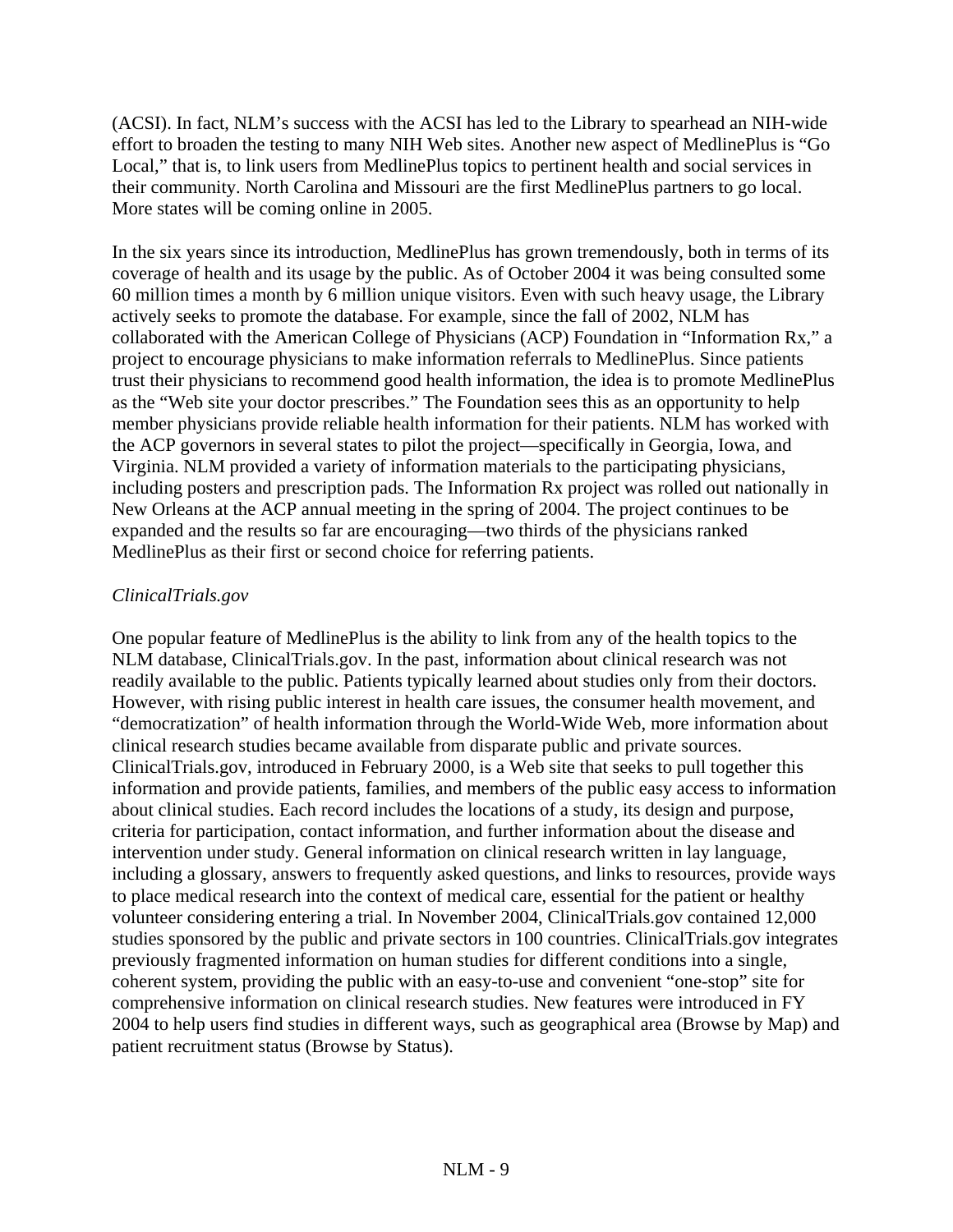While the need for a clinical trials registry to track all trials and their results has long been recognized, in FY 2004, several groups, including members of Congress, the American Medical Association, and the International Committee for Medical Journal Editors (which includes the *New England Journal of Medicine*, the *Journal of the American Medical Association*, *Annals of Internal Medicine*, and other prominent members), called for greater public access to detailed information about medical studies and their findings. Clinical study sponsors would be required to register detailed descriptions of their protocols, allowing patients, physicians, and researchers, among others to track progress of the research. At the conclusion of the study, research results would be made available to the public. Such public tracking and disclosure of clinical studies would not only make more scientific evidence available, but would promote research efficiency, for example, by allowing researchers to build on previous results and decreasing duplication of effort. Because ClinicalTrials.gov provides an established system for collecting, organizing, and displaying study information, expansion of its role is being considered.

### *Other Web Services for the Public*

The Library's Division of Specialized Information Services has introduced a number of Webbased information services for the general public. One of these is the colorful "Tox Town." Tox Town looks at an ordinary town and points out many harmful substances and environmental hazards that might exist there. Users can click on a town location, like the school, and see a colorful dollhouse-style cutaway view of that building. Toxic chemicals that might be found in the school are listed, along with links to selected Internet resources about school environments. There are similar cutaways for offices, factories, parks, and other locations. In 2004, NLM introduced a big city version with links to sources of toxic chemicals in an urban environment. Other settings, such as a farming region, are planned.

Another consumer information resource created by the Division of Specialized Information Services is the Household Products Database. This is a guide that provides easy-to-understand data on the potential health effects of more than 2,000 ingredients contained in more than 4,000 common household products. The database provides information on many of these substances and their potential health effects, in consumer-friendly language. The Household Products Database has proved to be popular with the media, and there have been a number of newspaper and magazine articles about it. For more technical information, users can launch a search for a product or ingredient from the product's page into NLM's TOXNET, a cluster of databases on toxicology, hazardous chemicals, and related information. The Division has also created a series of Web-based information services for specialized populations. Among these are American Indian Health, Arctic Health, and Asian American Health. These sites contain extensive information about diseases and conditions of special concern to those populations and links to organizations and government agencies that can provide assistance.

One special population that the NLM has emphasized is that of older Americans. Working together with the National Institute on Aging, NLM has created NIHSeniorHealth.gov and made it available through the Library's Web site. This site contains information in a format that is especially usable by seniors. For example, the site features large print and easy-to-read segments of information repeated in a variety of formats—such as open-captioned videos and short quizzes—to increase the likelihood it will be remembered. NIHSeniorHealth.gov has a "talking"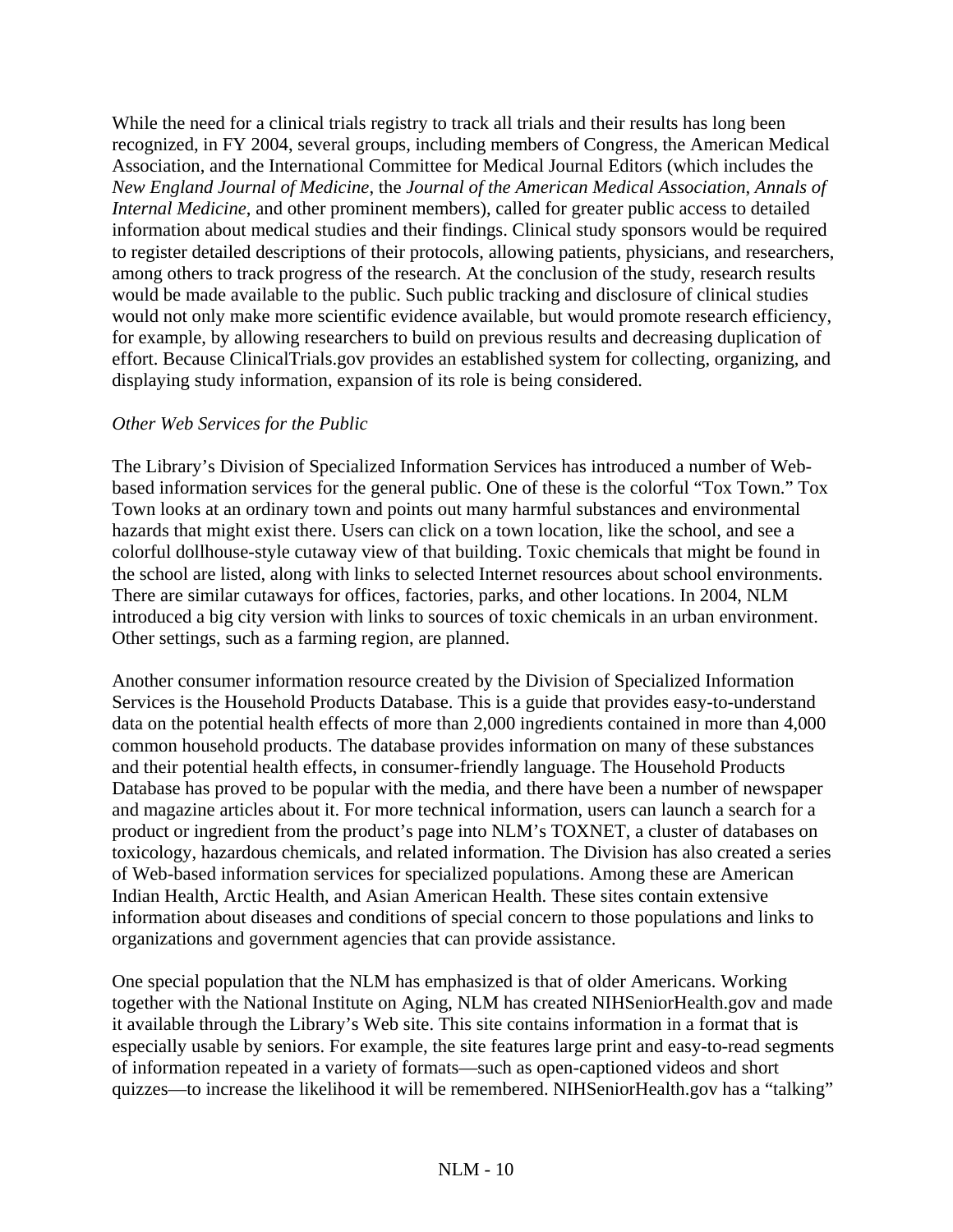function, which allows users the option of reading the text or listening to it as it is read to them. The site has received much favorable attention in the press.

NLM's Lister Hill Center has introduced an information resource for the general public: the Genetics Home Reference. This database provides simple and understandable information about diseases and disorders that run in families. The need for such a resource has been heightened by the widely reported findings from the Human Genome Project which have greatly increased the public's interest in genetics. Thus, the decision by the NLM to create an online resource that combines understandable language with up-to-date data from research/medical resources. The integrated approach of Genetics Home Reference provides brief, consumer-friendly summaries of genetic conditions and related genes and chromosomes. Recognizing that the target audience may have a limited science background, the database also offers tools, such as a glossary and genetics tutorial, to help the motivated learner. Experts in human genetics evaluate the validity of information automatically selected from genomic databases and provide context from published biomedical research to synthesize a consumer-friendly presentation. The database has more than 100 condition summaries and 160 gene summaries and new content is being added continuously.

The demand for Visible Human anatomic images by medical researchers and educators has been steadily growing throughout the world. A new Web site, AnatQuest, has been developed under Lister Hill Center auspices to meet this demand and to provide new and visually compelling ways to bring anatomic images to a broad range of users, including the lay public. The site offers users thumbnails of the cross-section, sagittal and coronal images of the Visible Male and Female, from which full resolution views are accessed. In addition, a few hundred 3-D anatomic structures are provided. Users may zoom in and out as they navigate through the images. The project has the potential to generate improvements in the state-of-the-art that would benefit access to any image database, in the exploration of suitable models for linking term queries (and document text) to images, and in the development of system architectures for image processing and handling. NLM is now seeking ways to link the print library of functional-physiological knowledge with the image library of structural-anatomic knowledge into a single, unified resource for health information. This would add great value to text resources such as Medline/PubMed and MedlinePlus by linking to anatomic images.

## **SCIENCE ADVANCES**

### *Bioinformatics*

The National Center for Biotechnology Information (NCBI), created at the National Library of Medicine in 1988, has grown tremendously in both the number and range of its programs and its importance to the day-to-day work of tens of thousands of scientists around the globe. As described above, the NCBI created Medline/PubMed, GenBank, PubMed Central, and other information services that are available freely on the Web. But the work of the Center is farreaching. Prior to 1995, for example, biologists interested in studying the complete set of instructions for the building of an organism had access only to fragments of these instruction sets. For any given organism, only a portion of the genome, the DNA sequence containing the organism's instruction set, was known. To overcome the lack of sequence data, biologists were forced to fill in the gaps in their knowledge of the DNA sequences of one organism by using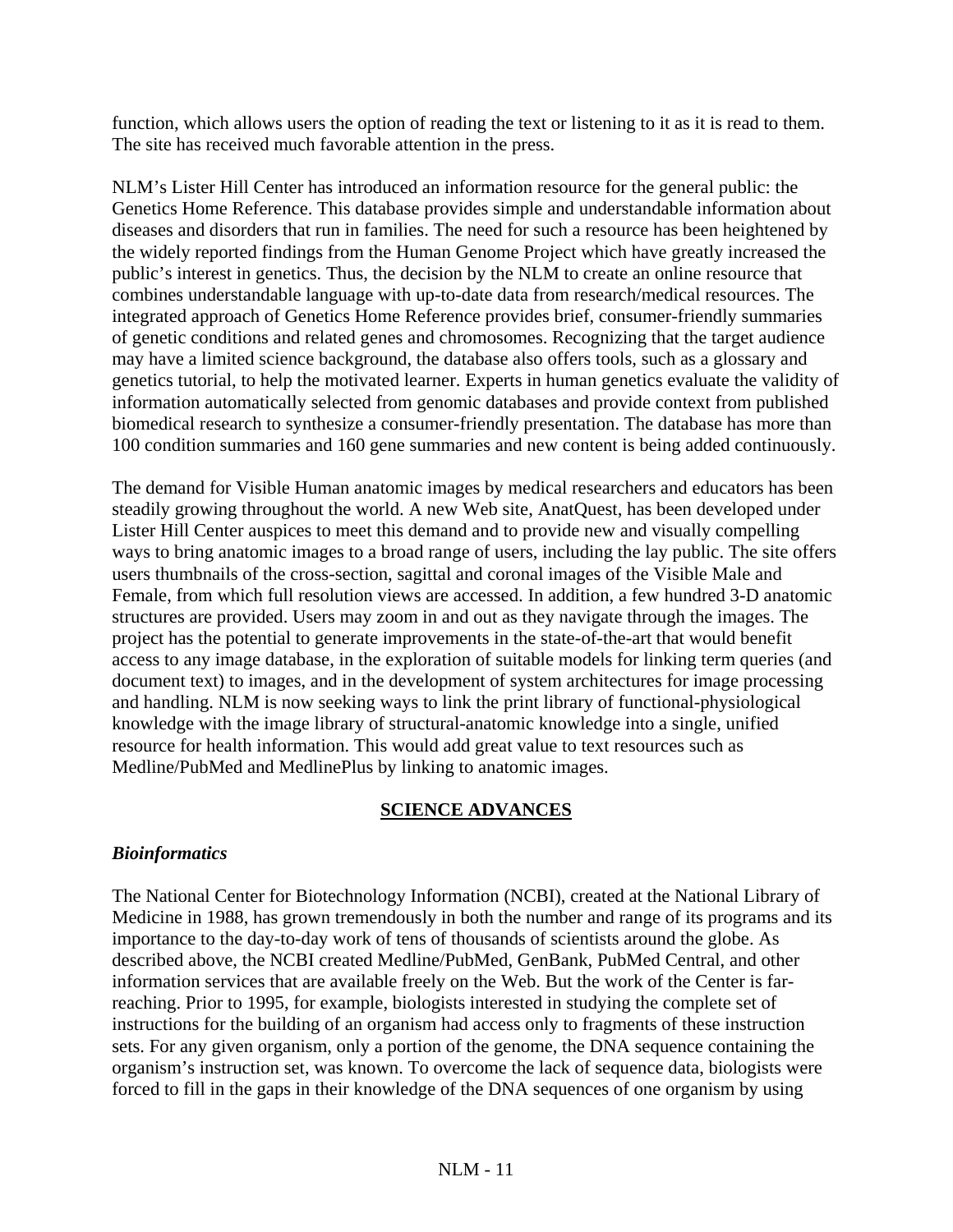sequences taken from other organisms. Recent breakthroughs in sequencing technology have resulted in a rapid accumulation of sequences for organisms ranging from bacteria to those of higher plants and animals. It is now usually possible to find a close relative of an organism of interest for which the full genomic sequence is available so that the entire set of genetic components can be studied as a whole.

Currently, complete genomes for over 180 bacteria and more than 20 higher organisms such as human, mouse, rat, chicken, zebrafish, fruit fly, honey bee, worm, a flowering plant, rice, and several varieties of yeast and other fungi are available in NCBI's GenBank database. This amounts to a snapshot of genomic blueprints for life covering a wide spectrum of variation and containing the vital information necessary for biologists to identify the key determinants of species variation. In addition, valuable clues as to the origin of human disease lie in the genomes of those species within which models of disease have been developed, such as the mouse and rat. To unlock the potential of a genomic sequence, however, requires complex computational tools that allow genomic information to be compared and contrasted between species. Fortunately, concurrently with the rapid accumulation of genomic sequence, an equally rapid development of the databases required to contain the data and the tools required to analyze it has also taken place at the NCBI. These new databases and computational tools are enabling scientists to harvest this abundance of genomic sequence.

Harvesting the knowledge implicit in a genomic sequence begins with its deposition into a public sequence database such as GenBank with its more than 37 million sequences from 165,000 species. Sequences entering GenBank go through a screening process to ensure that features of biological interest are properly annotated which is essential for cross-comparisons of sequences. After validation, the sequences and annotation are entered into the Entrez sequence search and retrieval system to enable researchers to extract complex subsets of the data easily for analysis. Commonly run analyses are performed in advance so that researchers can merely access the results rather than having to perform their own lengthy analyses. The speed and sensitivity of NCBI's BLAST and MegaBLAST programs have made sequence comparisons against large databases practical and has allowed NCBI to offer a variety of pre-computed comparisons between the protein and genomic sequences of the organisms in GenBank. Protein sequences, derived from genomic sequence by using the sequences of the encoded genes, are compared with one another routinely at NCBI to provide displays of species-specific similarities and proteinlevel whole genomic comparisons. Protein modules, or "domains," conserved across species are detected and linked to the corresponding protein records. Using the pre-computed analyses available for sequences through Entrez, a medical researcher can quickly determine if humans and mice share a protein, and therefore, a gene, implicated in a disease.

Genomes are said to be "annotated" when the locations of important features, such as genes and the regulatory DNA sequences that control them, are determined. The use of a consistent method of annotation for the genomes of the model organisms used in biomedical research allows researchers to make the detailed comparisons between them that lead to scientific discoveries. To help make such consistent annotations, NCBI creates reliable sequence standards, called "reference sequences," for genomes, chromosomes, genes and proteins. NCBI uses these reference sequences to search for genes in a variety of genomes ranging from the genomes of human, mouse, and rat to those of dangerous microbes and viruses such as Haemophilus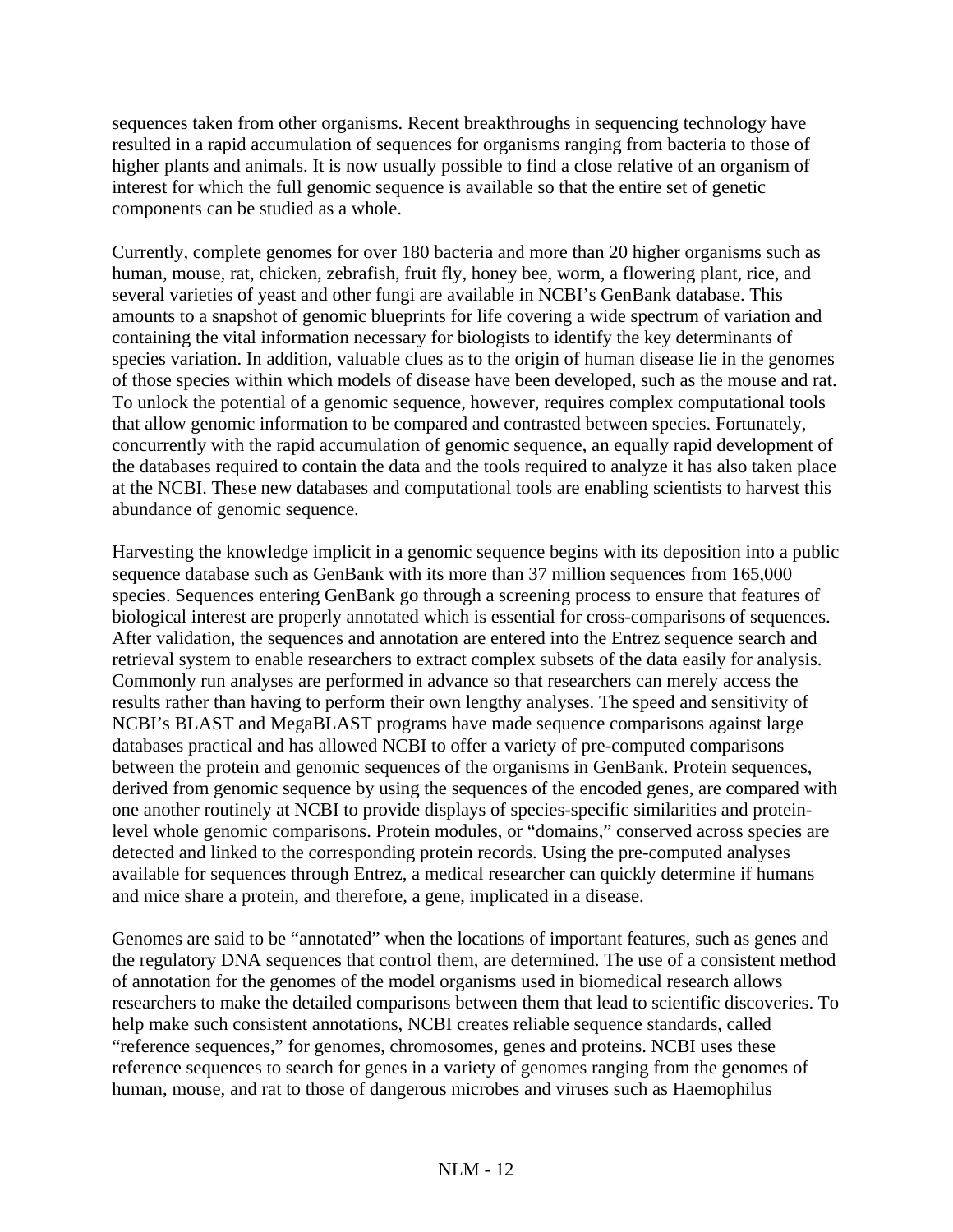influenzae or the HIV-1 AIDS virus. In the case of microbial and viral genomes, these annotations allow NCBI tools to quickly detect the differences between a benign bacterium and a related pathogenic species that may lead to disease. Other tools allow researchers to see how protein sequences have changed between pathogenic and non-pathogenic species and help them to develop effective new drugs targeted at the molecular "Achilles heels" of the pathogens.

For large genomes, such as human, mouse, and rat, NCBI annotations are displayed within a versatile genomic viewer called the Map Viewer that allows direct comparisons to be made between multiple genomes. Researchers can focus on a region of interest and see, at a glance, how genes within the region are preserved from organism to organism. Databases such as the Entrez Gene database, the HomoloGene database of related groups of genes, and the "Online Mendelian Inheritance in Man" database of genetic diseases, are a click away in Map Viewer displays. This high degree of data integration allows researchers to move fluidly from organism to organism and from a genomic view to a clinical one. For example, if basic research has determined that a disease-causing genetic change lies in a particular region of the rat genome, it is a simple matter to use Map Viewer to determine which genes lie within the region. Map Viewer can then be used to see where the corresponding genes lie in the human genome, whether there are known mutations in these human genes, and whether any of the human genes is known to cause a human disease.

One service not previously described is the NCBI Bookshelf in which the Center is collaborating with authors and publishers to adapt biomedical books for the Web. The growing Bookshelf contains about 40 scientific texts, including a new one, *The Genetic Landscape of Diabetes*, created by NCBI staff. This book assists non-experts in finding reliable information on the genetics of diabetes. Created with expert advice from NIH scientists, it covers 19 genes that are risk factors for type 1 diabetes, 12 genes that are risk factors for type 2 diabetes, as well as discussing other rare types of diabetes and gestational diabetes. An introductory chapter also describes the history, epidemiology, and physiology of diabetes in general. All genes are presented in a similar way in the book: background information is provided first, followed by molecular information, including the size of the gene, location in the human genome, known mutations, and protein product structure. In these sections, there are links to all the relevant molecular databases, and live search links to PubMed, so that up-to-date information is always available. Furthermore, since *The Genetic Landscape of Diabetes* is an online resource, new candidate genes can be added to the book as they emerge. Multimedia components of the book include animations of maps of the United States showing the rise in obesity and diabetes, calculators for readers to calculate their own ideal body weight and body mass index (BMI), and links to videos of recent lectures given by researchers who have been invited to the NIH to discuss obesity and diabetes. *The Genetic Landscape of Diabetes* is the fastest growing NCBI database in terms of searches executed per day.

### *Lister Hill National Center for Biomedical Communications*

NLM's Lister Hill National Center for Biomedical Communications sponsors high-technology communications research projects in such areas as high quality imagery, medical language processing, high-speed access to biomedical information, developing intelligent database systems, multimedia visualization, data mining, and machine-assisted indexing. One prominent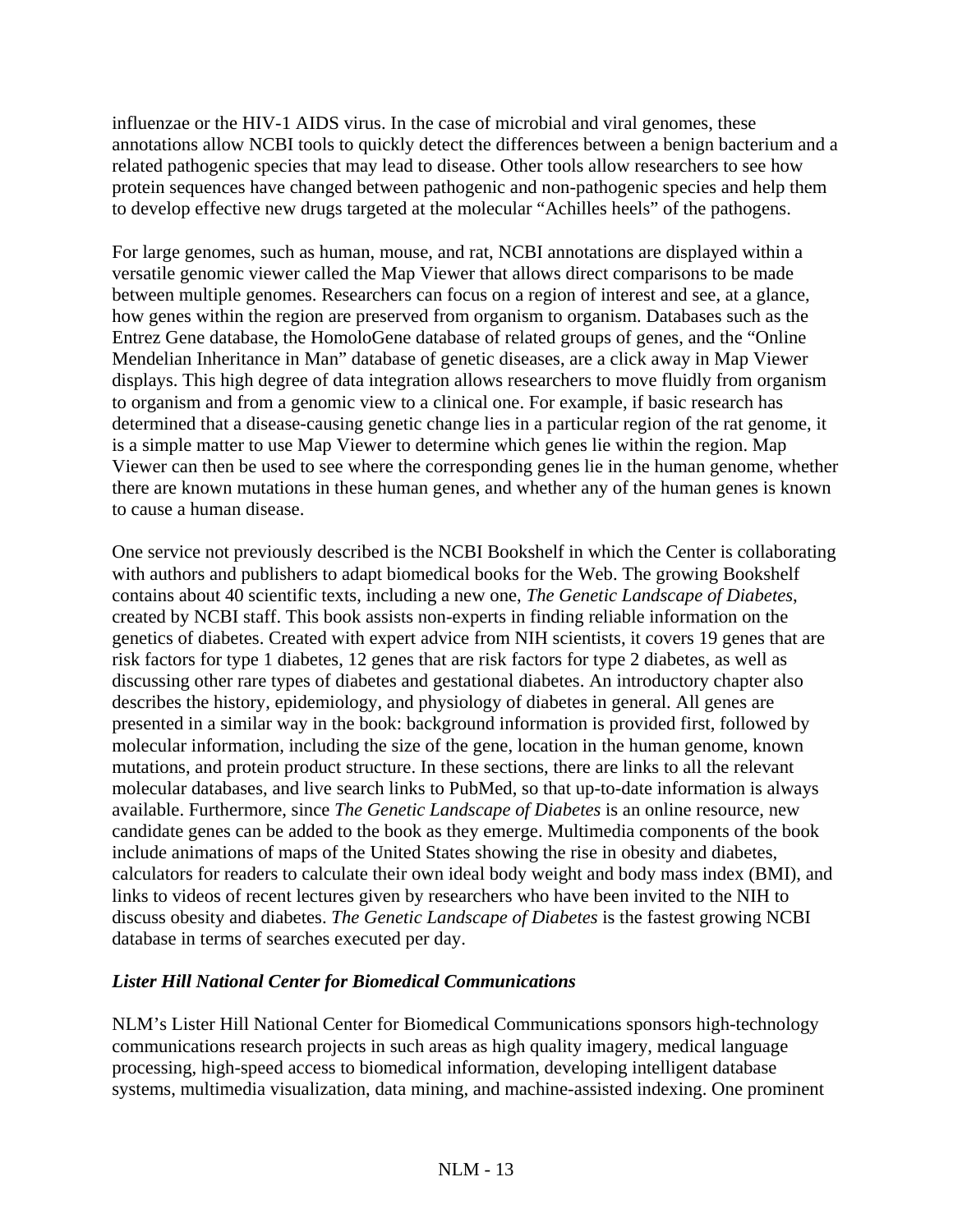area of research has been the Visible Human Project. The project consists of two enormous (50 gigabytes) data sets, one male and one female, of anatomical MRI, CT, and photographic cryosection images. These data sets are available through a free license agreement. More than 1,800 individuals and institutions in 47 countries have licensed the data and are using them in a wide range of educational, diagnostic, treatment planning, virtual reality, artistic, and industrial applications. An "Insight Toolkit" has been developed and makes available a variety of open source image processing algorithms for computing segmentation and registration of medical data. The Visible Human Web site is one of the most popular of all NLM's Web offerings.

A new initiative of the Lister Hill Center is the Scalable Information Infrastructure (SII) program. Its purpose is to encourage the development of health-related applications of scalable, network aware, wireless, geographic information systems, and identification technologies in a networked environment. The initiative focuses on situations that require, or will greatly benefit from the application of these technologies in health care, medical decision-making, public health, large-scale health emergencies, health education, etc. FY 2004 began a three-year effort for eleven SII research contract awards made by the NLM.

## *Unified Medical Language System and Standard Vocabulary for Electronic Health Records*

The National Library of Medicine's Unified Medical Language System (UMLS) project develops and distributes multi-purpose electronic "Knowledge Sources" and associated lexical programs for system developers. The purpose of these UMLS databases and programs is to help computer systems behave as if they "understand" the meaning of the language of biomedicine and health. The UMLS Metathesaurus, the heart of the UMLS Knowledge Sources, contains more than 1 million concepts and 4.5 million unique concept names from more than 100 different biomedical vocabularies and classifications. In 2004, the Metathesaurus was expanded and enhanced to improve its ability to serve as a vehicle for uniform distribution of the administrative code sets required for electronic billing transactions and the clinical vocabularies recently designated as U.S. government-wide standards for electronic health records (EHRs). NLM licenses for U.S.-wide use, supports, or directly develops the three principal clinical vocabulary standards: SNOMED CT (Systematized Nomenclature of Medicine–Clinical Terms), LOINC (Logical Observation Identifiers, Names, Codes), and the RxNorm clinical drug vocabulary. Following NLM's 2003 agreement with the College of American Pathologists to license SNOMED CT for use without charge throughout the U.S., both the English and Spanish versions of SNOMED CT were incorporated into the UMLS in 2004. Major changes and additions were made to the UMLS file structure, software tools, documentation, website, and distribution methods to support its role in disseminating clinical vocabulary standards.

The Federal government has announced plans to achieve always-current, always-available EHRs for most Americans within a decade. The lack of common, readily available electronic medical terminology standards has been a major obstacle to the widespread deployment and effective use of EHRs. Without such standards, merging and integrating data from many non-compatible patient data systems is nearly impossible. The national licensing of SNOMED CT and its uniform distribution with other clinical and administrative standards within the UMLS makes it possible for software vendors, health care providers, hospitals, insurance companies, public health departments, medical research facilities, and others to incorporate uniform terminology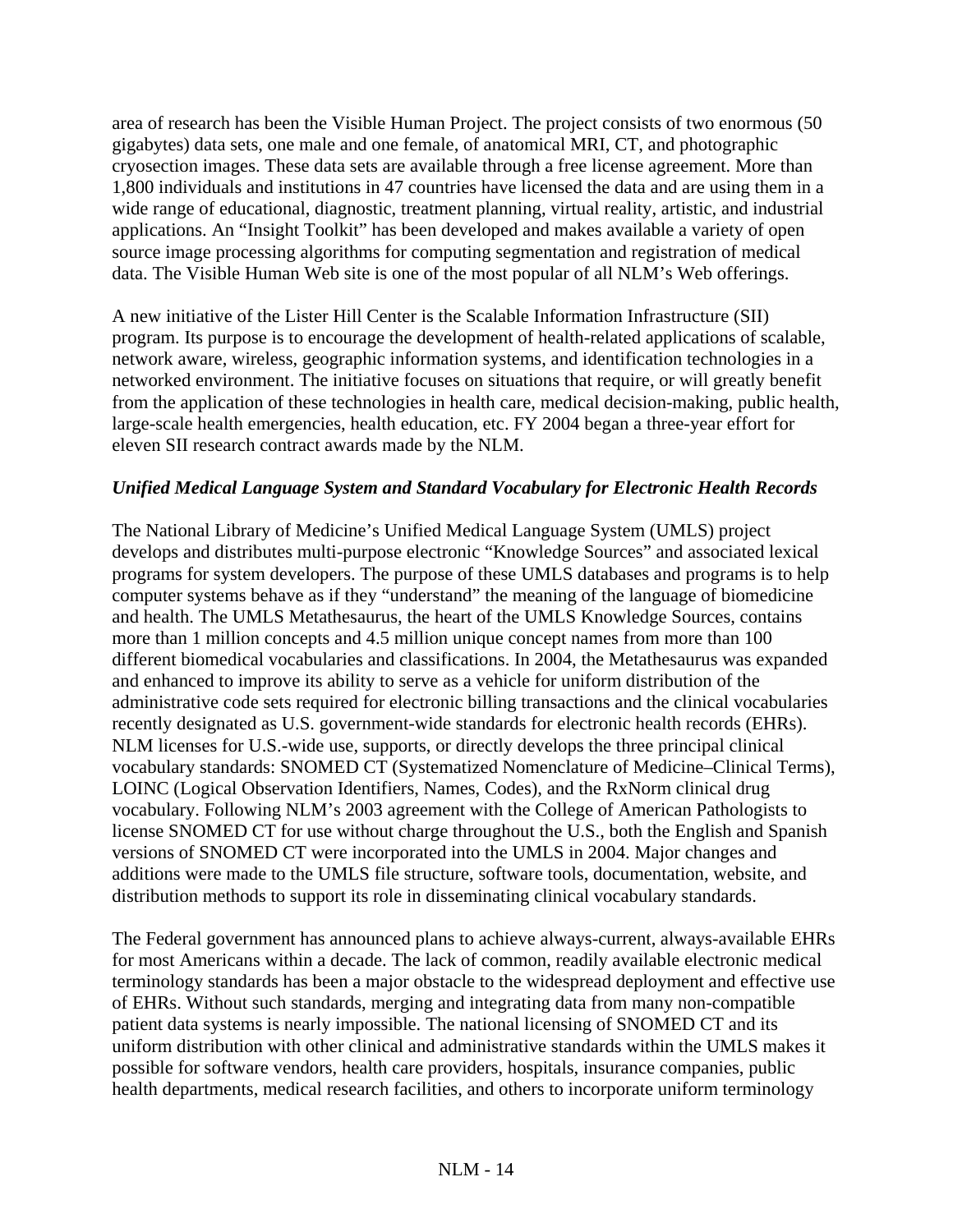into their information systems much more readily. This is an important step toward establishing interoperable electronic health records that can be made available wherever and whenever patients need treatment. In addition to improving the safety and quality of health care, standard electronic health data will assist in detecting and responding to public health emergencies and provide one of the key building blocks for a cost-effective national research infrastructure.

## *Extramural Programs*

NLM's Extramural Programs are authorized by the Medical Library Assistance Act of 1965. The act (as amended and extended) authorizes the Library to award grants for research, training and fellowships, medical library assistance, improving access to information, and publications. For more than 20 years NLM has supported the training of medical informaticians at universities across the nation. In the early years the program focused on training of informaticians for clinical care. Today the training programs have added opportunities for training in bioinformatics, the field of biomedical computing for the large datasets characteristic of modern research. At present, NLM provides 18 grants to biomedical informatics training at 26 universities, supporting 250 trainees. NLM also participates in the NIH Roadmap activities, almost all of which have major emphasis on biomedical computing. For example, training is an important requirement of the National Centers for Biomedical Computing, an initiative for which NLM is one of the key leaders. Training as embedded in Roadmap activities is expected to become a significant complement to NLM's traditional support of informatics training.

## **SPECIAL INITIATIVES**

## *Serving Special Communities*

With all these unique information resources, it becomes more and more important for the Library to engage in outreach to let citizens know what is available. The 5,000-member National Network of Libraries of Medicine is an important partner in these outreach endeavors. Many of the programs are directed at minority populations. For example, there are programs to assist in remedying the disparity in health opportunities experienced by African Americans, Latinos, Native Americans, senior citizens, and rural populations. One notable program is the "Listening Circle," a Native American/Alaska Native concept that enables an open dialog and exchange of perspectives and information between Native Americans and the NLM, in order to build mutual understanding and trust on which future collaborations can be based. It has proven to be an excellent means to identify needs and special opportunities for reducing health disparities, as defined by the actual people we intend to serve with NLM's outreach. NLM has participated in Listening Circles in North Dakota, Alaska, and Hawaii.

Under a program with the Historically Black Colleges and Universities (HBCUs), NLM is helping to train people to use information resources in dealing with environmental and chemical hazards. The latest aspect of this outreach effort is NLM's collaboration with the United Negro College Fund Special Programs Corporation to work with the HBCUs in the area of consumer health to encourage the use of reliable electronic health information (such as that provided by the NLM) by the public.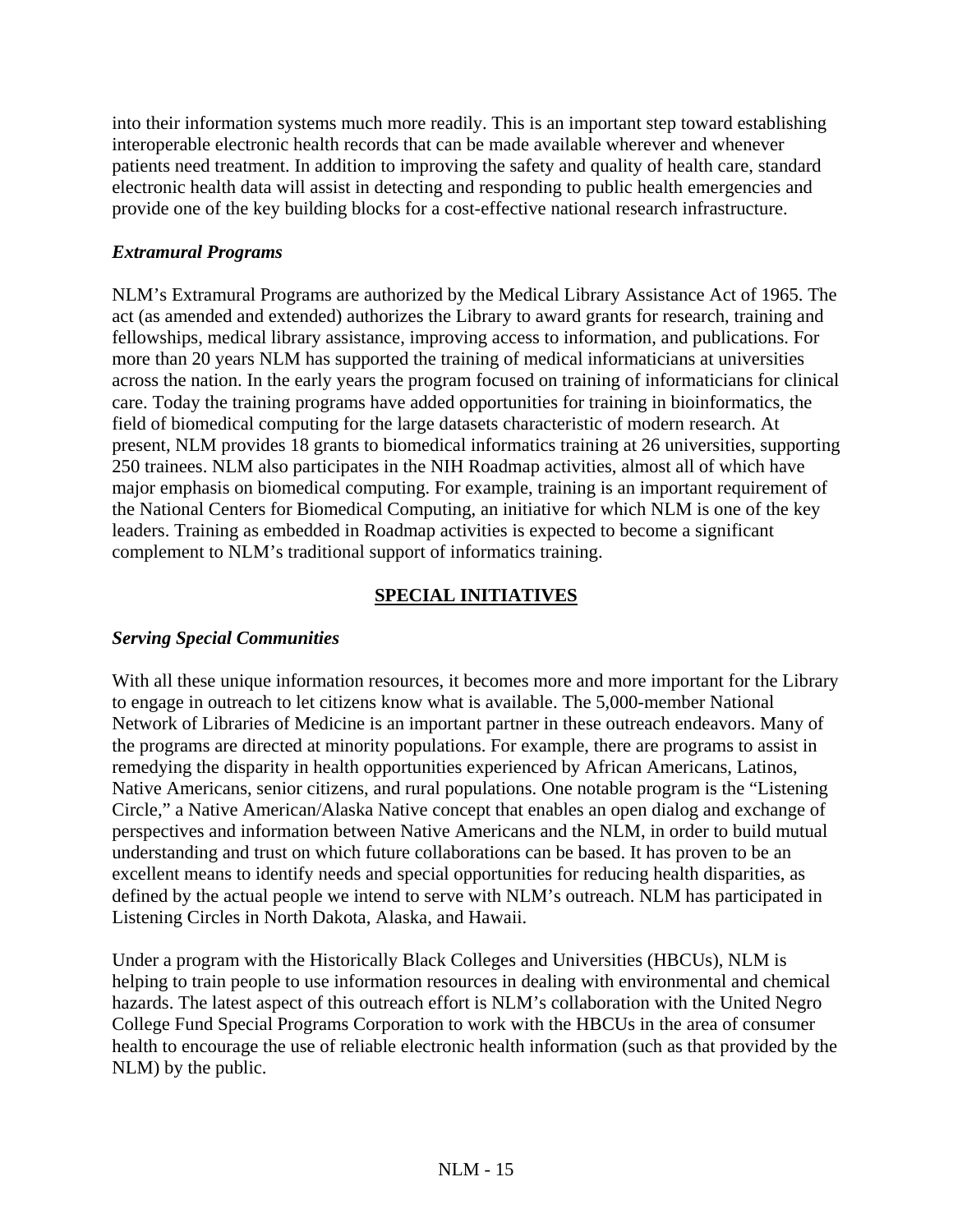NLM also has been instrumental in reaching out to other countries around the world to help improve their access to scientific medical information. The oldest such program is that involving formal partnerships with major institutions in 20 countries. The NLM helps them obtain computerized access to the literature; the countries in turn help NLM receive the medical literature from that part of the world. The Library is also a key player in the Multilateral Initiative on Malaria, the multiagency effort to improve malaria research in African nations. NLM's role is to establish and maintain the first malaria research communications network, MIMCOM. There are now 19 research sites in 9 countries participating, with full access to the Internet.

## *The NIH Roadmap*

The new NIH Roadmap Initiative has the potential to have a profound and positive impact on how American medical research is conducted. The NLM sees itself has having an important role in the Initiative in three areas. Because the Roadmap recognizes that one of the most powerful and unifying concepts of  $21<sup>st</sup>$  century biology is that of bioinformatics, the computerized bioinformatics databases and analysis tools of the NCBI will become even more central to the research enterprise. Second is the Roadmap's requirement to "re-engineer the national clinical research enterprise." NLM's leadership role in working with biomedical vocabularies—the Unified Medical Language System, the arrangement with the SNOMED clinical vocabulary, and NLM's expanding the NIH clinical trials database—are all key aspects of improving clinical research. Finally, the Roadmap articulates NIH's responsibility to communicate research results to improve the quality of life for all people. The Library has a central role in collecting and communicating these results through Web-based information services and online databases.

Another Roadmap-related project being undertaken by the National Center for Biotechnology Information is the PubChem suite of databases. PubChem is NIH's Small Molecule Repository which is a component of the NIH Roadmap initiative for the creation of chemical genomics screening centers. Small molecules are responsible for the most basic chemical processes that are essential for life. Considering their basic role in the cell, it is not surprising that small molecules often play an essential role in the attack of a pathogen, or in the cell's response to the attack. Most therapeutic drugs are small molecules that interact with, and influence the behavior of macromolecules. It is therefore of great importance to link small molecules and their chemistry to the structures of large macromolecules, such as the protein and DNA structures found in NCBI's Molecular Modeling Database (MMDB) as well as to other biological databases such as NCBI's PubMed database of scientific literature. At present, PubChem is comprised of almost 900,000 records for small molecules obtained from several publicly available resources. Ultimately, as it acquires the massive amounts of bioactivity data that will be generated by screening centers, PubChem will be an essential tool for unraveling the complex web of metabolic interactions and signaling pathways that allows cells to function.

## *FY 2005 Health IT Proposal*

The President has established a goal to make secure Electronic Health Records (EHRs), available to the majority of Americans. To accomplish this, a variety of concomitant challenges and barriers must be addressed. In FY 2005, under the authority of Section 208 of the Departments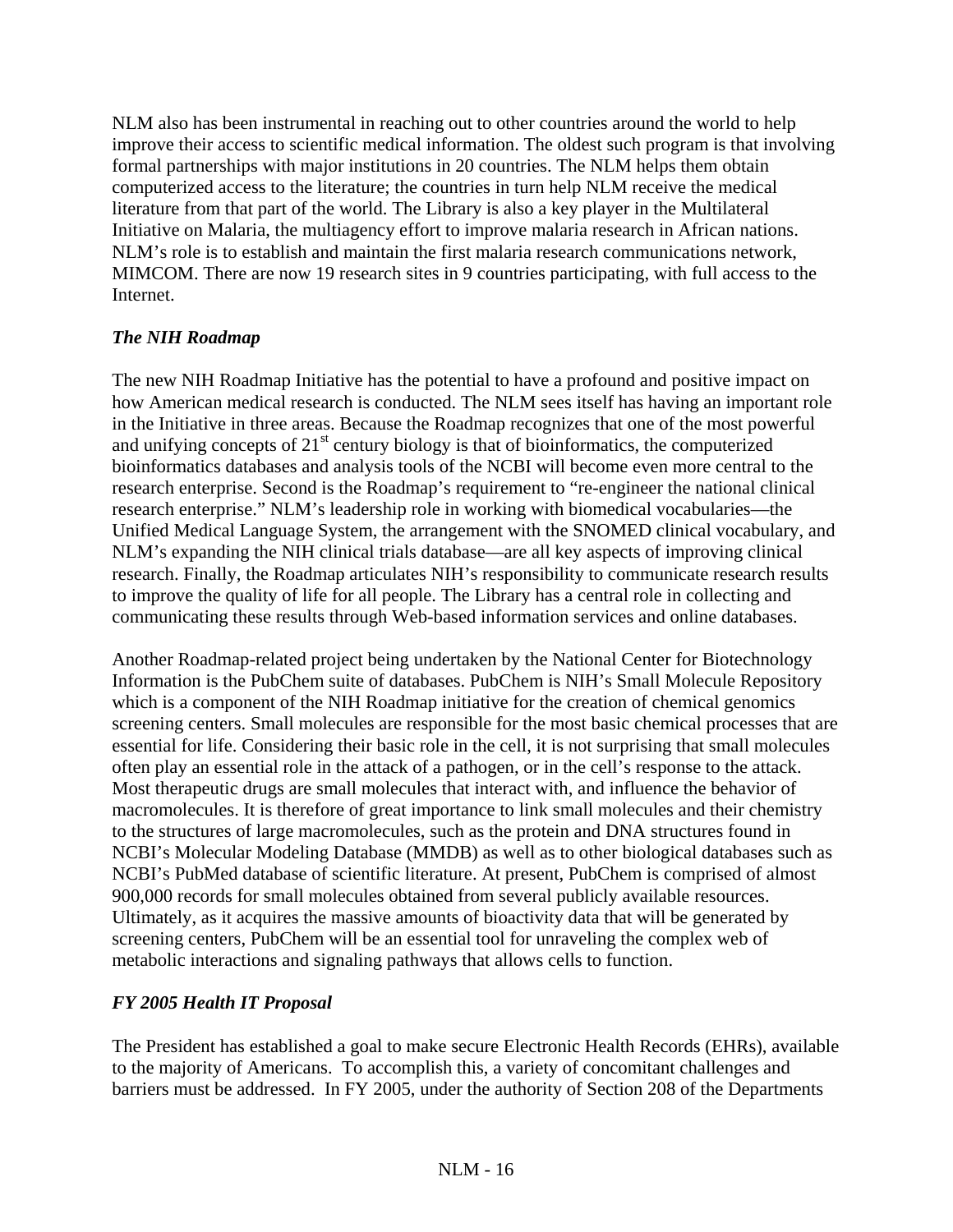of Labor, Health and Human Services, and Education, and Related Agencies Appropriations Act, 2005, \$9.349 million will be transferred among the NIH Institutes and Centers to the National Library of Medicine (NLM), which will be combined with \$151,000 from the NLM. Working together with the Office of the National Health Information Technology Coordinator (ONCHIT), NLM will accelerate the development of interoperability standards and prototypes for the secure exchange of electronic health records. Prototypes will be developed through contracts to publicprivate consortia that will demonstrate the ability to build and operate the National Health Information Network (NHIN). In recent years, NLM has funded important standards development and implementation initiatives through its other programs and will play an important role as a collaborator with HHS in ensuring the adoption of standards to create an interoperable NHIN.

## **NLM BUDGET POLICY**

The Fiscal Year 2006 budget request for the NLM is \$318,091,000 an increase of \$2,945,000 and 0.9 percent over the FY 2005 Appropriation. Also included in the FY 2006 request, is NLM's support for the trans-NIH Roadmap initiatives, estimated at 0.89% of the FY 2006 budget request. This Roadmap funding is distributed through the mechanisms of support, consistent with the anticipated funding for the Roadmap initiatives. A full description of this trans-NIH program may be found in the NIH Overview.



A five year history of FTEs and Funding Levels for NLM is shown in the graphs below.

The request continues to support health care applications; improve consumer health initiatives; utilize advanced computer and communications technologies; emphasize support for library operations including literature acquisition, management dissemination, and preservation; funds grants in Integrated Advanced Information Management Systems, training, medical informatics, biotechnology and other research and development activities. Also included in the request are increased resources to expand the scope of PubMed Central to provide access and sharing of peer-reviewed research publications generated with NIH support as shown below.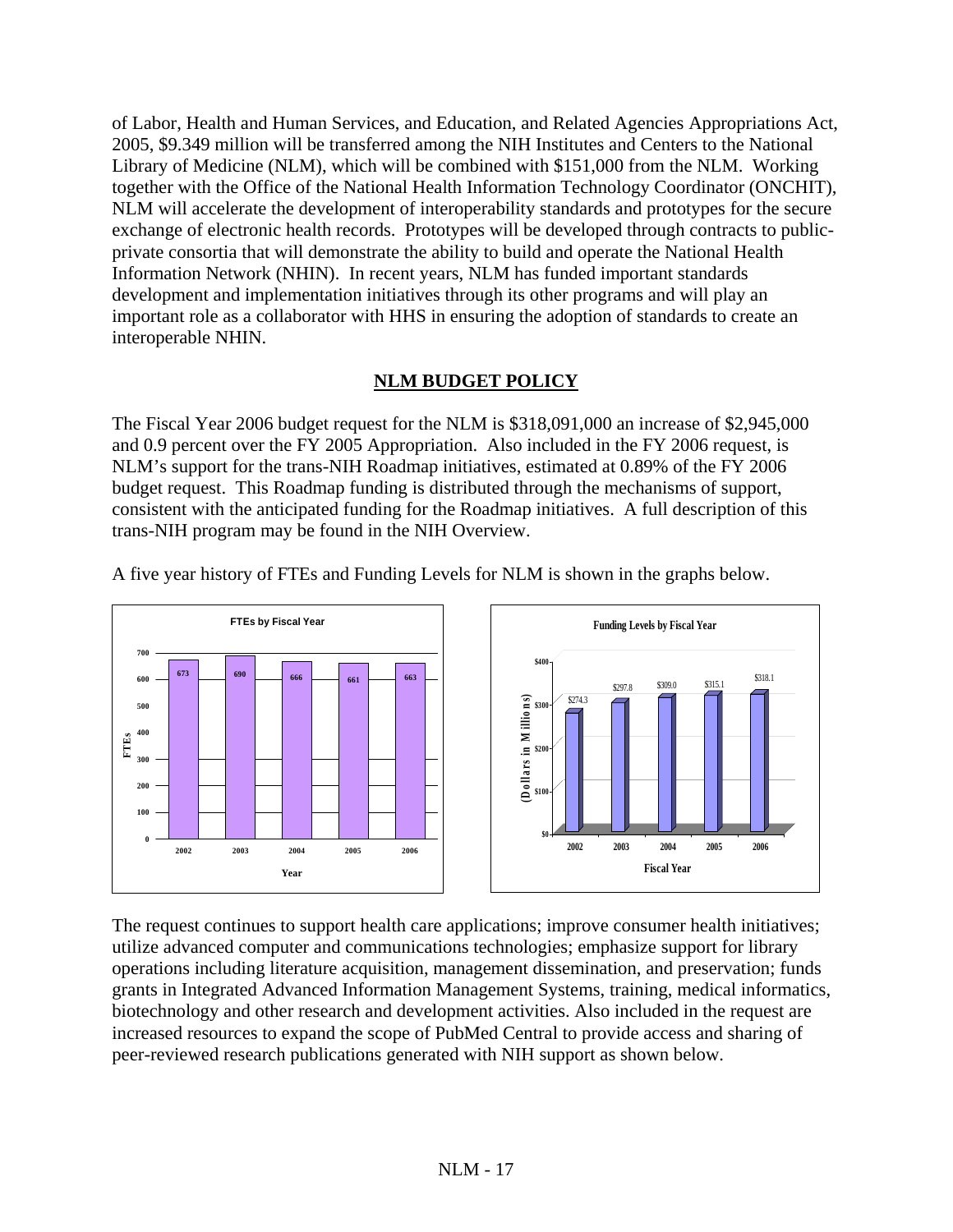| <b>NLM Public Access Costs</b> |                |         |  |  |  |  |
|--------------------------------|----------------|---------|--|--|--|--|
| $($$ in millions)              |                |         |  |  |  |  |
|                                | <b>FY 2005</b> | FY 2006 |  |  |  |  |
| Personnel                      | \$0.5          | \$0.6   |  |  |  |  |
| Hardware/Software              | \$0.2          | \$0.1   |  |  |  |  |
| Document XML Formatting        | \$0.9          | \$2.2   |  |  |  |  |
|                                |                |         |  |  |  |  |
| Total                          | \$1.6          | \$2.9   |  |  |  |  |

NIH estimates that the Public Access policy will cost \$1.6M for FY 2005 and \$2.9M for FY 2006. These estimates include costs for basic personnel, hardware/software acquisition and maintenance, and markup of the documents with XML formatting codes. The portion of the estimate most subject to change is the cost of document formatting. This cost is derived from estimated costs of \$30 to \$35 per article times the number of articles submitted to the archive. The number of articles produced by NIH grantees is estimated at between 60,000 and 70,000 per year. The estimate is based on processing 27,000 manuscripts for FY 2005 and 65,000 manuscripts for FY 2006 at \$34 per manuscript. Formatting costs will be reduced proportionately for lower numbers of manuscripts received. Formatting costs could also be reduced if publishers provide a copy of their final publication version to be substituted for the authors' final manuscript version. Note that the above costs are incremental costs over the current production costs of PubMed Central which already has over 300,000 journal articles and is expected to add another 500,000 in the next year in addition to those resulting from the Public Access policy.

The FY 2006 budget request for NLM by budget activity is illustrated below:

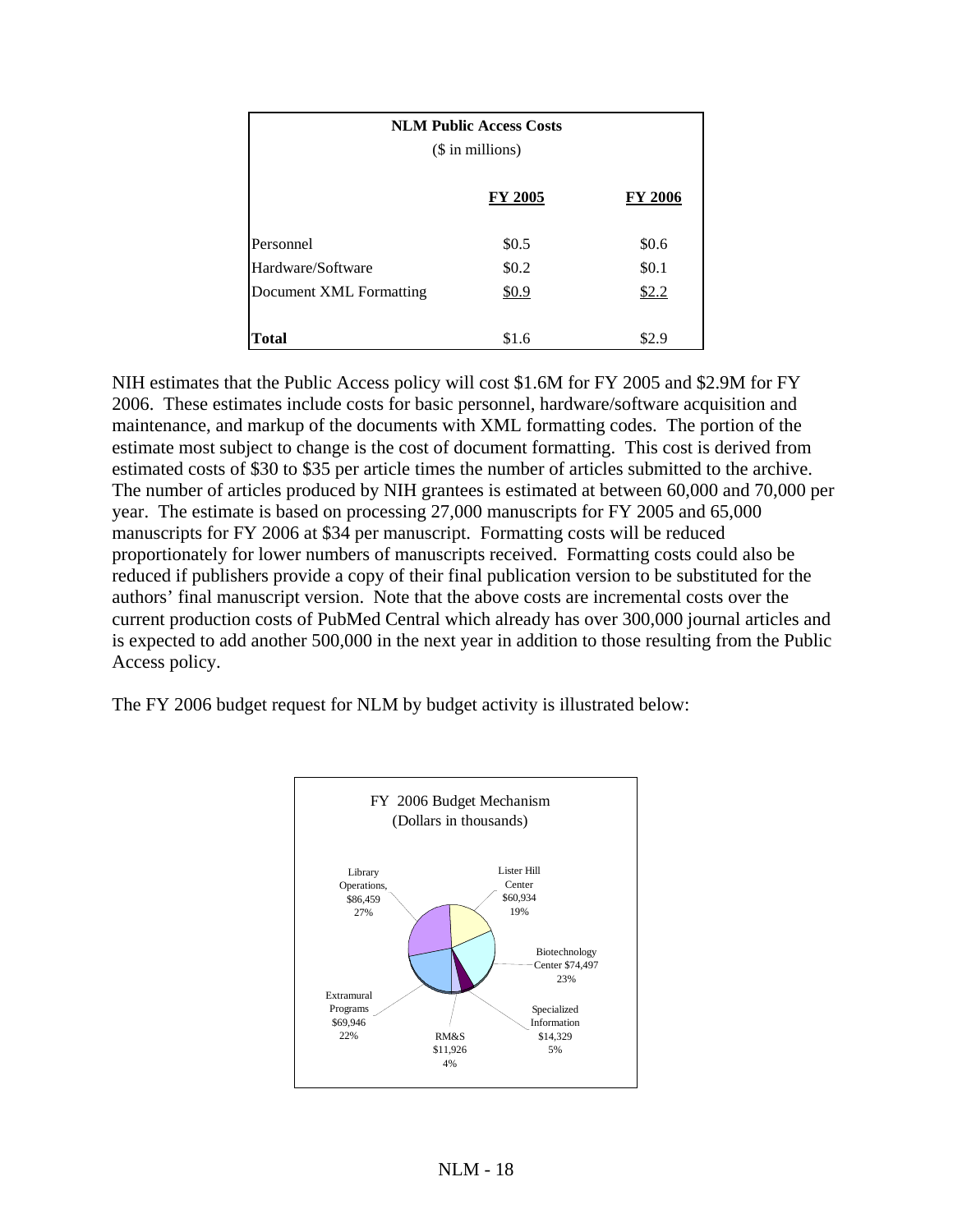### National Library of Medicine

### Budget Mechanism - Total

|                                 | FY 2004             |              | FY 2005             |               | FY 2006     |              |
|---------------------------------|---------------------|--------------|---------------------|---------------|-------------|--------------|
| <b>MECHANISM</b>                |                     | Actual       |                     | Appropriation |             | Estimate     |
|                                 | No.                 | Amount       | No.                 | Amount        | No.         | Amount       |
|                                 |                     |              |                     |               |             |              |
| Grants:                         |                     |              |                     |               |             |              |
| Noncompeting                    | 133                 | \$41,832,000 | 145                 | \$46,621,000  | 125         | \$40,450,000 |
| Competing                       | 76                  | 13,734,000   | 40                  | 9,735,000     | 64          | 15,620,000   |
| <b>SBIR/STTR</b>                | 4                   | 728,000      | $\overline{7}$      | 660,000       | 7           | 647,000      |
| Subtotal, Grants                | 213                 | 56,294,000   | 192                 | 57,016,000    | 196         | 56,717,000   |
| Contracts:                      |                     |              |                     |               |             |              |
|                                 |                     | 12,884,000   |                     | 12,942,000    |             |              |
| Noncompeting                    | 8<br>$\overline{7}$ |              | 8<br>$\overline{7}$ |               | 0           | 0            |
| Competing                       |                     | 419,000      |                     | 510,000       | 15          | 13,229,000   |
| Subtotal, Contracts             | 15                  | 13,303,000   | 15                  | 13,452,000    | 15          | 13,229,000   |
|                                 |                     |              |                     |               |             |              |
| Total, Extramural               | 228                 | 69,597,000   | 207                 | 70,468,000    | 211         | 69,946,000   |
|                                 |                     |              |                     |               |             |              |
|                                 | <b>FTEs</b>         |              | <b>FTEs</b>         |               | <b>FTEs</b> |              |
| Intramural Programs:            |                     |              |                     |               |             |              |
| <b>Library Operations</b>       | 335                 | 81,695,000   | 330                 | 84,934,000    | 330         | 86,459,000   |
| Lister Hill Center              | 78                  | 60,674,000   | 72                  | 61,318,000    | 72          | 60,934,000   |
| <b>Biotechnology Center</b>     | 143                 | 71,073,000   | 148                 | 72,485,000    | 150         | 74,497,000   |
| Specialized Information         | 34                  | 14,156,000   | 31                  | 14,338,000    | 31          | 14,329,000   |
| Total, Intramural               | 590                 | 227,598,000  | 581                 | 233,075,000   | 583         | 236,219,000  |
| Research management and support | 76                  | 11,281,000   | 80                  | 11,603,000    | 80          | 11,926,000   |
| Total, NLM                      | 666                 | 308,476,000  | 661                 | 315,146,000   | 663         | 318,091,000  |
| (RoadMap Support)               |                     | (1,062,000)  |                     | (1,992,000)   |             | (2,844,000)  |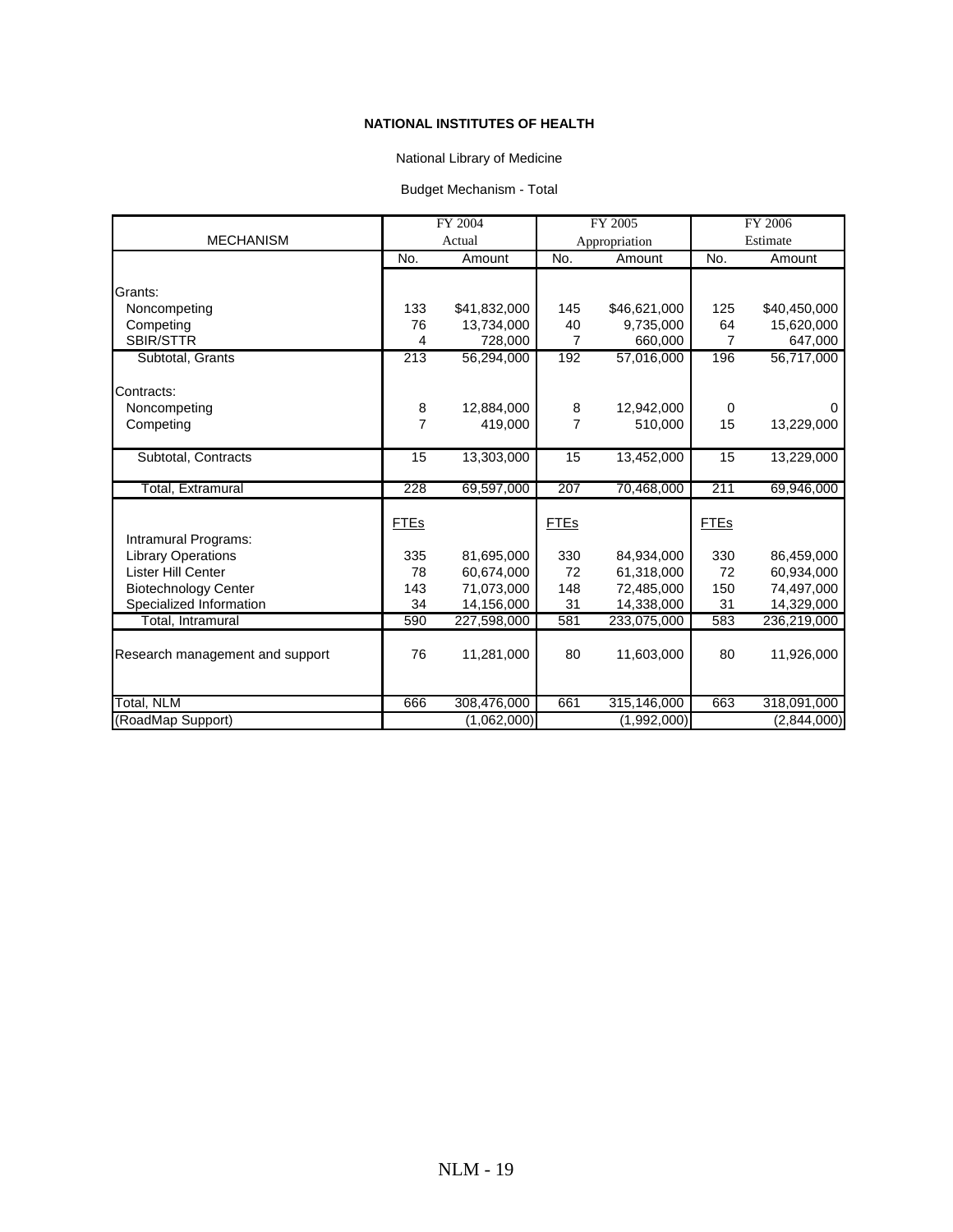#### National Library of Medicine Budget Mechanism

### Reflecting Planned Re-allocations and Transfers Related to Influenza, Health Information Technology and Anthrax Antibiotics

(Dollars in Thousands)

|                                 |                | FY 2004  |                | FY 2005  |                |          | FY 2006        |          |
|---------------------------------|----------------|----------|----------------|----------|----------------|----------|----------------|----------|
| <b>MECHANISM</b>                |                | Actual   |                | Enacted  |                | Revised  | Revised        |          |
|                                 | No.            | Amount   | No.            | Amount   | No.            | Amount   | No.            | Amount   |
|                                 |                |          |                |          |                |          |                |          |
| Grants:                         |                |          |                |          |                |          |                |          |
| Noncompeting                    | 133            | \$41,832 | 145            | \$46,621 | 145            | \$46,621 | 125            | \$40,450 |
| Competing                       | 76             | 13,734   | 40             | 9,735    | 40             | 9,735    | 64             | 15,620   |
| SBIR/STTR                       | 4              | 728      | $\overline{7}$ | 660      | $\overline{7}$ | 660      | $\overline{7}$ | 647      |
| Subtotal, Grants                | 213            | 56,294   | 192            | 57,016   | 192            | 57,016   | 196            | 56,717   |
|                                 |                |          |                |          |                |          |                |          |
| Contracts:                      |                |          |                |          |                |          |                |          |
| Noncompeting                    | 8              | 12,884   | 8              | 12,942   | 8              | 12,942   | $\mathbf{0}$   | 0        |
| Competing                       | $\overline{7}$ | 419      | $\overline{7}$ | 510      | $\overline{7}$ | 510      | 15             | 13,229   |
|                                 |                |          |                |          |                |          |                |          |
| Subtotal, Contracts             | 15             | 13,303   | 15             | 13,452   | 15             | 13,452   | 15             | 13,229   |
|                                 |                |          |                |          |                |          |                |          |
| Total, Extramural               | 228            | 69,597   | 207            | 70,468   | 207            | 70,468   | 211            | 69,946   |
|                                 |                |          |                |          |                |          |                |          |
|                                 | <b>FTEs</b>    |          | <b>FTEs</b>    |          | <b>FTEs</b>    |          | <b>FTEs</b>    |          |
| Intramural Programs:            |                |          |                |          |                |          |                |          |
| <b>Library Operations</b>       | 335            | 81,695   | 330            | 84,934   | 330            | 86,934   | 330            | 86,459   |
| Lister Hill Center              | 78             | 60,674   | 72             | 61,318   | 72             | 68,667   | 72             | 60,934   |
| <b>Biotechnology Center</b>     | 143            | 71,073   | 148            | 72,485   | 148            | 72,485   | 150            | 74,497   |
| Specialized Information         | 34             | 14,156   | 31             | 14,338   | 31             | 14,338   | 31             | 14,329   |
| Total, Intramural               | 590            | 227,598  | 581            | 233,075  | 581            | 242,424  | 583            | 236,219  |
|                                 |                |          |                |          |                |          |                |          |
| Research management and support | 76             | 11,281   | 80             | 11,603   | 80             | 11,603   | 80             | 11,926   |
|                                 |                |          |                |          |                |          |                |          |
|                                 |                |          |                |          |                |          |                |          |
| Total, NLM                      | 666            | 308,476  | 661            | 315,146  | 661            | 324,495  | 663            | 318,091  |
| (RoadMap Support)               |                | (1,062)  |                | (1,992)  |                | (1,992)  |                | (2,844)  |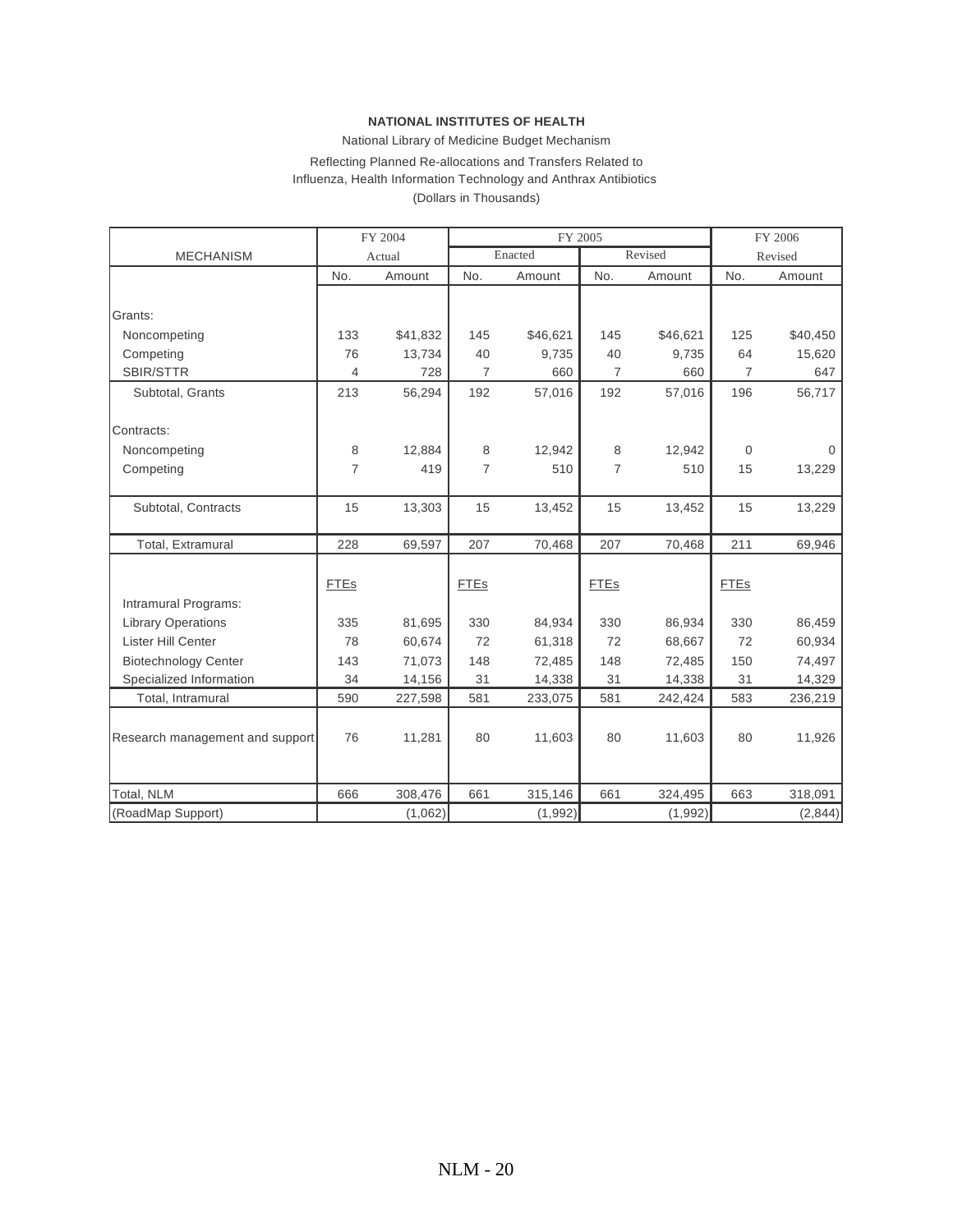#### **National Library of Medicine Budget Authority by Activity (dollars in thousands)**

|                                 |             | FY 2004  |             | FY 2005                   |             | FY 2006  |             |        |
|---------------------------------|-------------|----------|-------------|---------------------------|-------------|----------|-------------|--------|
| <b>ACTIVITY</b>                 |             | Actual   |             | Estimate<br>Appropriation |             |          |             | Change |
|                                 | <b>FTEs</b> | Amount   | <b>FTEs</b> | Amount                    | <b>FTEs</b> | Amount   | <b>FTEs</b> | Amount |
|                                 |             |          |             |                           |             |          |             |        |
| <b>Extramural Programs:</b>     |             |          |             |                           |             |          |             |        |
| Medical Library Assistance      |             | \$39,072 |             | \$39,247                  |             | \$38,903 |             | (344)  |
| <b>PHS 301</b>                  |             | 29,797   |             | 30,561                    |             | 30,396   |             | (165)  |
| SBIR/STTR                       |             | 728      |             | 660                       |             | 647      |             | (13)   |
| Subtotal, Extramural            |             | 69,597   |             | 70,468                    |             | 69,946   |             | (522)  |
|                                 |             |          |             |                           |             |          |             |        |
| Intramural Programs:            |             |          |             |                           |             |          |             |        |
| <b>Library Operations</b>       | 335         | 81,695   | 330         | 84,934                    | 330         | 86,459   | 0           | 1,525  |
| Lister Hill Center              | 78          | 60,674   | 72          | 61,318                    | 72          | 60,934   | 0           | (384)  |
| <b>Biotechnology Center</b>     | 143         | 71,073   | 148         | 72,485                    | 150         | 74,497   | 2           | 2,012  |
| Specialized Information         | 34          | 14,156   | 31          | 14,338                    | 31          | 14,329   | 0           | (9)    |
| Subtotal, Intramural            | 590         | 227,598  | 581         | 233,075                   | 583         | 236,219  | 2           | 3,144  |
|                                 |             |          |             |                           |             |          |             |        |
| Research managament and support | 76          | 11,281   | 80          | 11,603                    | 80          | 11,926   | 0           | 323    |
|                                 |             |          |             |                           |             |          |             |        |
| Total                           | 666         | 308,476  | 661         | 315,146                   | 663         | 318,091  | 2           | 2,945  |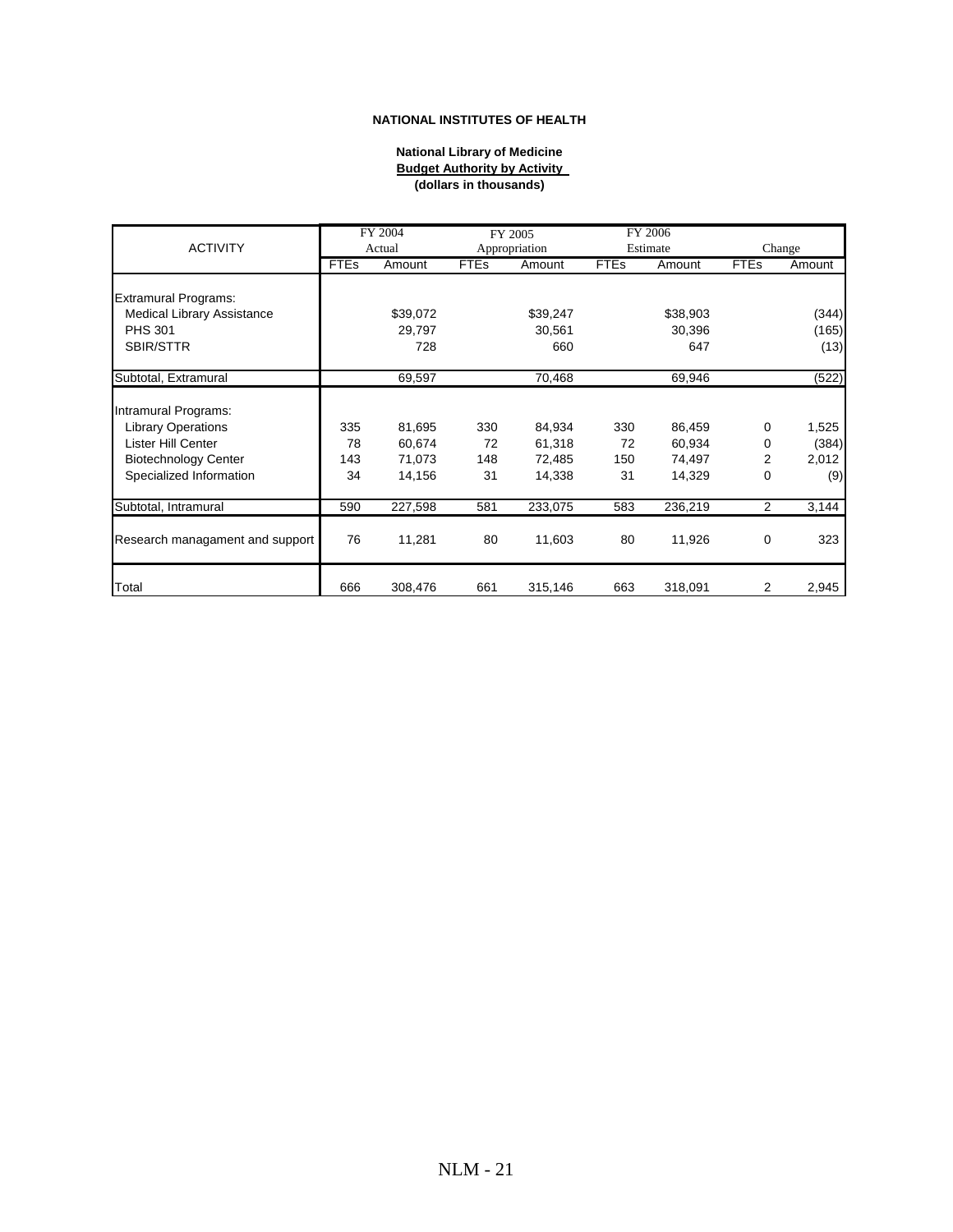| FY 2005 Estimate<br>FY 2006 Estimated Budget Authority |             |               |             | \$315,146,000<br>318,091,000 |
|--------------------------------------------------------|-------------|---------------|-------------|------------------------------|
| Net change                                             |             |               |             | 2,945,000                    |
|                                                        |             | FY 2005       |             |                              |
|                                                        |             | Appropriaton  |             | Change from Base             |
|                                                        |             | <b>Budget</b> |             | <b>Budget</b>                |
| <b>CHANGES</b>                                         | <b>FTEs</b> | Authority     | <b>FTEs</b> | Authority                    |
| A. Built-in:                                           |             |               |             |                              |
| 1. Intramural research:                                |             |               |             |                              |
| a. Within grade increase                               |             | \$57,062,000  |             | \$969,000                    |
| b. Annualization of January                            |             |               |             |                              |
| 2005 pay increase                                      |             | 57,062,000    |             | 528,000                      |
| c. January 2006 pay increase                           |             | 57,062,000    |             | 984,000                      |
| d. One less day of pay                                 |             | 57,062,000    |             | (219,000)                    |
| e. Payment for centrally furnished services            |             | 9,421,000     |             | 47,000                       |
| f. Increased cost of laboratory supplies,              |             |               |             |                              |
| materials, and other expenses                          |             | 166,592,000   |             | 4,272,000                    |
| Subtotal                                               |             |               |             | 6,581,000                    |
| 2. Research Management and Support:                    |             |               |             |                              |
| a. Within grade increase                               |             | 7,997,000     |             | 135,000                      |
| b. Annualization of January                            |             |               |             |                              |
| 2005 pay increase                                      |             | 7,997,000     |             | 74,000                       |
| c. January 2006 pay increase                           |             | 7,997,000     |             | 138,000                      |
| d. One less day of pay                                 |             | 7,997,000     |             | (30,000)                     |
| e. Payment for centrally furnished services            |             | 0             |             | 0                            |
| f. Increased cost of laboratory supplies,              |             |               |             |                              |
| materials, and other expenses                          |             | 3,606,000     |             | 29,000                       |
| Subtotal                                               |             |               |             | 346,000                      |
| Subtotal, Built-in                                     |             |               |             | 6,927,000                    |

## **Summary of Changes**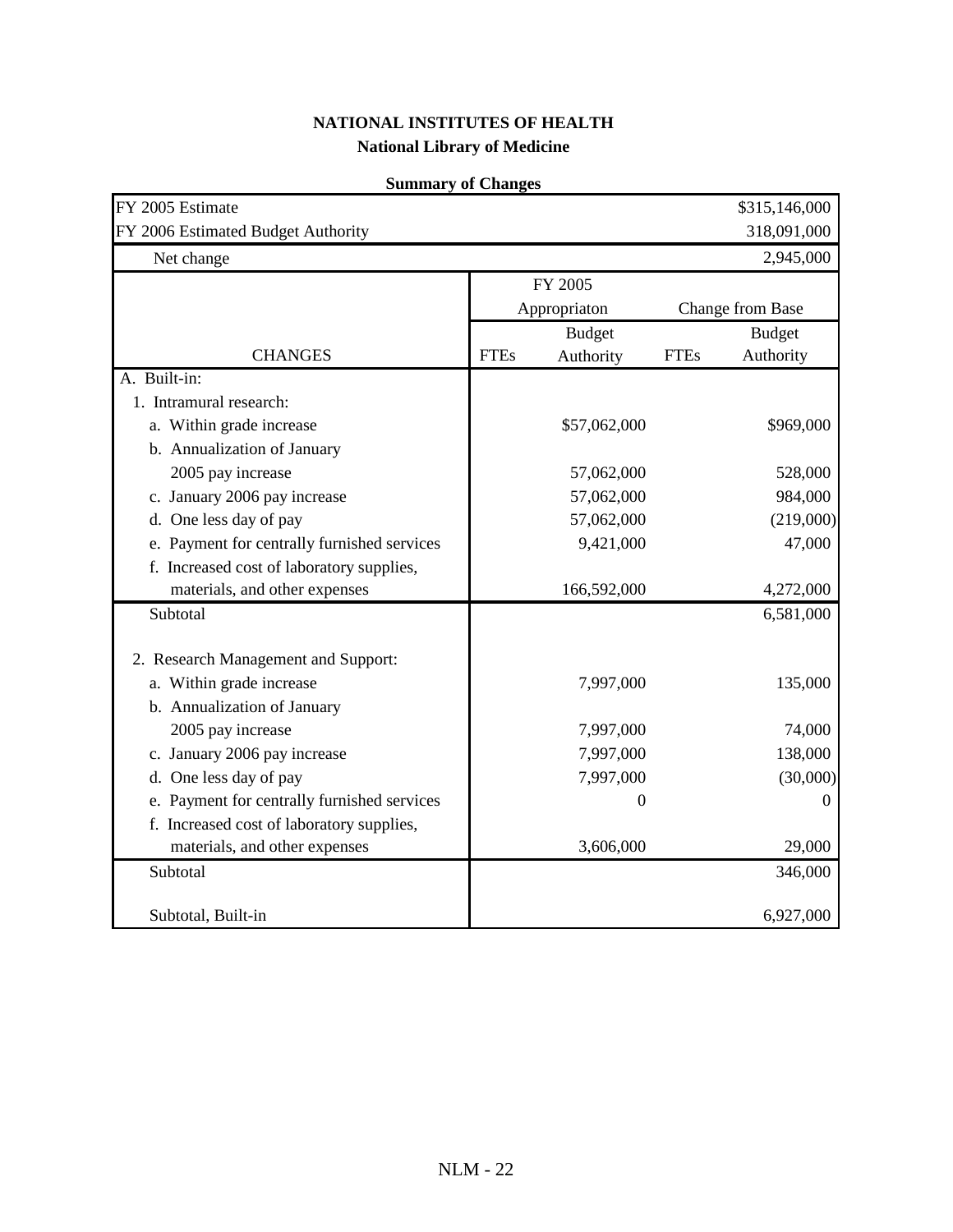## **Summary of Changes--continued**

|                                       |             | 2005 Current         |                  |                  |
|---------------------------------------|-------------|----------------------|------------------|------------------|
|                                       |             | <b>Estimate Base</b> |                  | Change from Base |
| <b>CHANGES</b>                        | No.         | Amount               | No.              | Amount           |
| B. Program:                           |             |                      |                  |                  |
| 1. Research project grants:           |             |                      |                  |                  |
| a. Noncompeting                       | 145         | \$46,621,000         | (20)             | $(\$6,171,000)$  |
| b. Competing                          | 40          | \$9,735,000          | 24               | \$5,885,000      |
| c. SBIR/STTR                          | 7           | \$660,000            | $\boldsymbol{0}$ | (\$13,000)       |
| Total                                 | 192         | 57,016,000           | 4                | (299,000)        |
|                                       |             |                      |                  |                  |
| 2. Research and development contracts | 15          | 13,452,000           | $\boldsymbol{0}$ | (223,000)        |
| Subtotal, extramural                  |             |                      |                  | (522,000)        |
|                                       | <b>FTEs</b> |                      | <b>FTEs</b>      |                  |
| 3. Intramural research                | 581         | 233,075,000          | $\overline{2}$   | (3,437,000)      |
| 4. Research management and support    | 80          | 11,603,000           | $\mathbf 0$      | (23,000)         |
| Subtotal, program                     |             | 315,146,000          |                  | (3,982,000)      |
| Total changes                         | 661         |                      | 2                | 2,945,000        |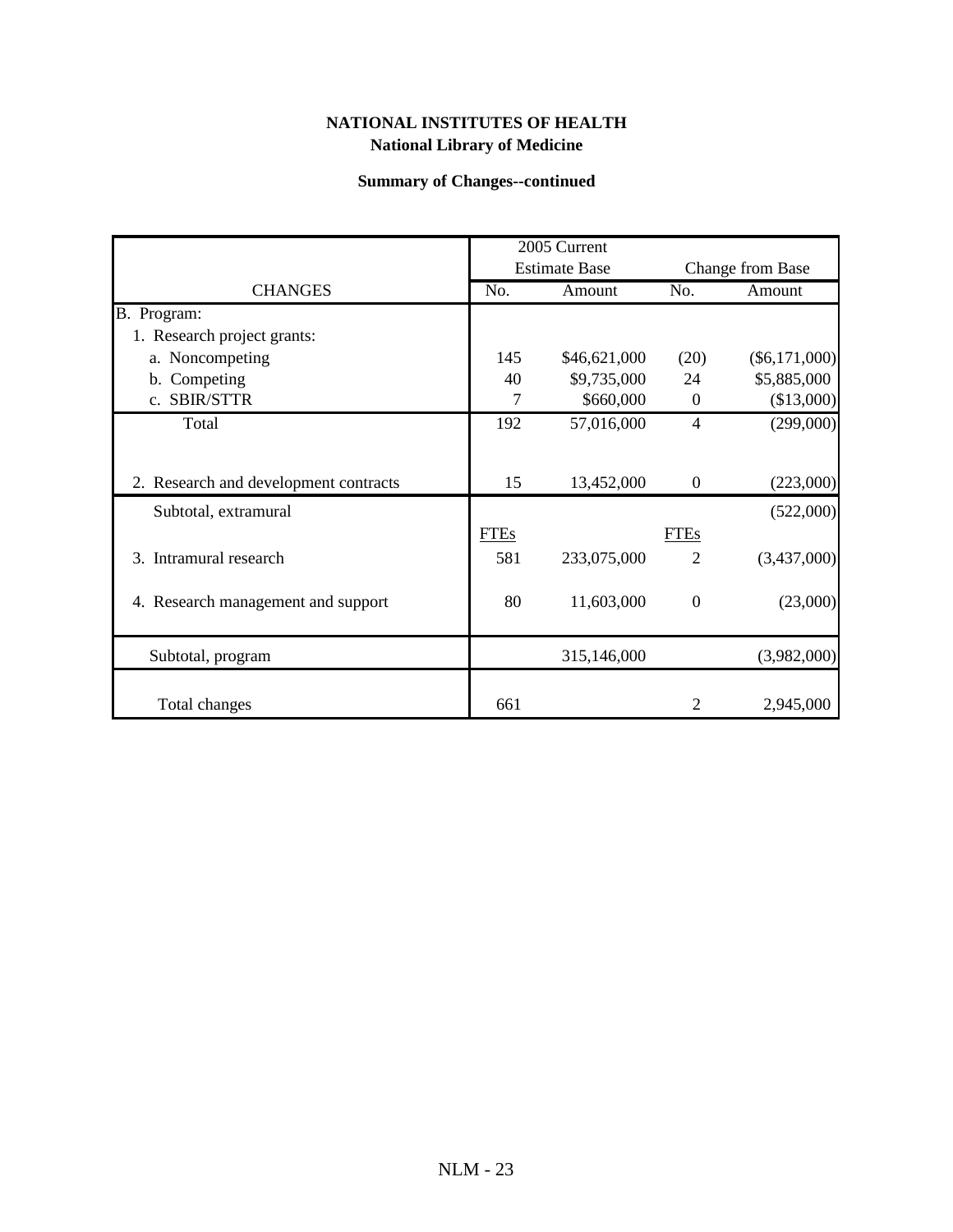| <b>Budget Authority by Object</b> |  |
|-----------------------------------|--|
|                                   |  |

|              |                                                                           | FY 2005               | FY 2006                    | Increase or         |
|--------------|---------------------------------------------------------------------------|-----------------------|----------------------------|---------------------|
|              |                                                                           | Appropriation         | Estimate                   | Decrease            |
|              | Total compensable workyears:                                              |                       |                            |                     |
|              | Full-time employment                                                      | 661                   | 663                        | 2                   |
|              | Full-time equivalent of overtime & holiday hours                          | 4                     | 4                          | $\Omega$            |
|              | Average ES salary                                                         | \$146,637             | \$150,010                  | \$3,373             |
|              | Average GM/GS grade                                                       | 10.6                  | 10.6                       | 0.0                 |
|              |                                                                           |                       |                            |                     |
|              | Average GM/GS salary                                                      | \$70,869              | \$72,499                   | \$1,630             |
|              | Average salary, grade established by act of                               |                       |                            |                     |
|              | July 1, 1944 (42 U.S.C. 207)                                              | \$92,346              | \$94,470                   | \$2,124             |
|              | Average salary of ungraded positions                                      | 104,354               | 106,754                    | 2,400               |
|              |                                                                           | FY 2005               | FY 2006                    | Increase or         |
|              | <b>OBJECT CLASSES</b>                                                     | Appropriation         | Estimate                   | Decrease            |
|              | Personnel Compensation:                                                   |                       |                            |                     |
| 11.1         | <b>Full-Time Permanent</b>                                                | \$34,909,000          | \$36,340,000               | \$1,431,000         |
|              | 11.3 Other than Full-Time Permanent                                       | 14,754,000            | 15,359,000                 | 605,000             |
|              | 11.5 Other Personnel Compensation                                         | 1,695,000             | 1,764,000                  | 69,000              |
| 11.7         | Military Personnel                                                        | 219,000               | 228,000                    | 9,000               |
| 11.8         | Special Personnel Services Payments                                       | 1,383,000             | 1,500,000                  | 117,000             |
|              | <b>Total, Personnel Compensation</b>                                      | 52,960,000            | 55,191,000                 | 2,231,000           |
| 12.0         | <b>Personnel Benefits</b>                                                 | 12,019,000            | 12,431,000                 | 412,000             |
| 12.1         | Military Personnel Benefits                                               | 80,000                | 83,000                     | 3,000               |
| 13.0         | <b>Benefits for Former Personnel</b>                                      | $\mathbf{0}$          | $\Omega$                   | 0                   |
|              | <b>Subtotal, Pay Costs</b>                                                | 65,059,000            | 67,705,000                 | 2,646,000           |
| 21.0         | Travel & Transportation of Persons                                        | 1,330,000             | 1,313,000                  | (17,000)            |
| 22.0         | <b>Transportation of Things</b>                                           | 126,000               | 124,000                    | (2,000)             |
|              | 23.1 Rental Payments to GSA                                               | 3,000                 | 3,000                      | 0                   |
|              | 23.2 Rental Payments to Others                                            | 379,000               | 374,000                    | (5,000)             |
| 23.3         | Communications, Utilities &                                               |                       |                            |                     |
|              | Miscellaneous Charges                                                     | 1,550,000             | 1,530,000                  | (20,000)            |
|              | 24.0 Printing & Reproduction                                              | 713,000               | 704,000                    | (9,000)             |
| 25.1         | <b>Consulting Services</b>                                                | 44,584,000            | 43,960,000                 | (624,000)           |
| 25.2         | Other Services                                                            | 39,166,000            | 41,285,000                 | 2,119,000           |
| 25.3         | Purchase of Goods & Services from<br><b>Government Accounts</b>           |                       |                            |                     |
|              |                                                                           | 42,096,000            | 41,707,000                 | (389,000)           |
| 25.4<br>25.5 | Operation & Maintenance of Facilities<br>Research & Development Contracts | 282,000<br>31,589,000 | 278,000                    | (4,000)             |
|              | 25.6 Medical Care                                                         | 0                     | 31,016,000<br>$\mathbf{0}$ | (573,000)<br>0      |
|              | 25.7 Operation & Maintenance of Equipment                                 | 11,882,000            | 11,730,000                 | (152,000)           |
| 25.8         | Subsistence & Support of Persons                                          | $\Omega$              |                            |                     |
| 25.0         | <b>Subtotal, Other Contractual Services</b>                               | 169,599,000           | 169,976,000                | 377,000             |
| 26.0         | Supplies & Materials                                                      | 1,768,000             | 1,745,000                  |                     |
| 31.0         | Equipment                                                                 | 21,532,000            | 22,247,000                 | (23,000)<br>715,000 |
|              | 32.0 Land and Structures                                                  | 3,000                 | 3,000                      | $_{0}$              |
|              | 33.0 Investments & Loans                                                  | 0                     | 0                          |                     |
| 41.0         | Grants, Subsidies & Contributions                                         | 53,077,000            | 52,360,000                 | (717,000)           |
| 42.0         | Insurance Claims & Indemnities                                            |                       |                            | $_{0}$              |
| 43.0         | Interest & Dividends                                                      | 7,000                 | 7,000                      | 0                   |
| 44.0         | Refunds                                                                   | 0                     | 0                          |                     |
|              | <b>Subtotal, Non-Pay Costs</b>                                            | 250,087,000           | 250,386,000                | 299,000             |
|              | <b>Total Budget Authority by Object</b>                                   |                       | 318,091,000                |                     |
|              |                                                                           | 315,146,000           |                            | 2,945,000           |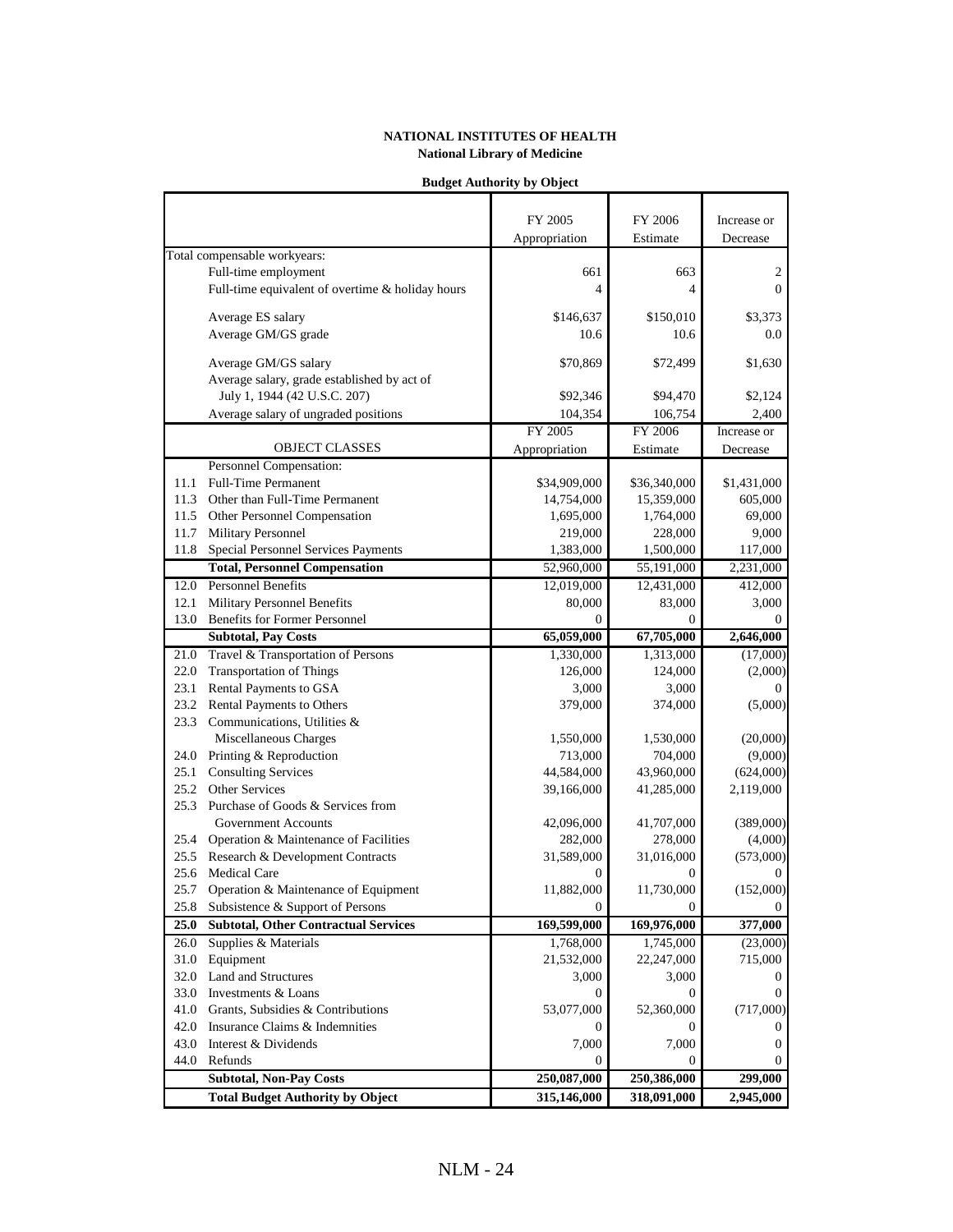|  | <b>Salaries and Expenses</b> |
|--|------------------------------|
|--|------------------------------|

|                                              | FY 2005       | FY 2006      | Increase or |
|----------------------------------------------|---------------|--------------|-------------|
| <b>OBJECT CLASSES</b>                        | Appropriation | Estimate     | Decrease    |
| <b>Personnel Compensation:</b>               |               |              |             |
| Full-Time Permanent (11.1)                   | \$34,909,000  | \$36,340,000 | \$1,431,000 |
| Other Than Full-Time Permanent (11.3)        | 14,754,000    | 15,359,000   | 605,000     |
| Other Personnel Compensation (11.5)          | 1,695,000     | 1,764,000    | 69,000      |
| Military Personnel (11.7)                    | 219,000       | 228,000      | 9,000       |
| Special Personnel Services Payments (11.8)   | 1,383,000     | 1,500,000    | 117,000     |
| <b>Total Personnel Compensation (11.9)</b>   | 52,960,000    | 55,191,000   | 2,231,000   |
| Civilian Personnel Benefits (12.1)           | 12,019,000    | 12,431,000   | 412,000     |
| Military Personnel Benefits (12.2)           | 80,000        | 83,000       |             |
| Benefits to Former Personnel (13.0)          | $\Omega$      | $\Omega$     | $\theta$    |
| <b>Subtotal, Pay Costs</b>                   | 65,059,000    | 67,705,000   | 2,646,000   |
| Travel $(21.0)$                              | 1,330,000     | 1,313,000    | (17,000)    |
| Transportation of Things (22.0)              | 126,000       | 124,000      | (2,000)     |
| Rental Payments to Others (23.2)             | 379,000       | 374,000      | (5,000)     |
| Communications, Utilities and                |               |              |             |
| Miscellaneous Charges (23.3)                 | 1,550,000     | 1,530,000    | (20,000)    |
| Printing and Reproduction (24.0)             | 713,000       | 704,000      | (9,000)     |
| <b>Other Contractual Services:</b>           |               |              |             |
| Advisory and Assistance Services (25.1)      | 44,584,000    | 43,960,000   | (624,000)   |
| Other Services (25.2)                        | 39,166,000    | 41,285,000   | 2,119,000   |
| Purchases from Govt. Accounts (25.3)         | 25,898,000    | 25,462,000   | (436,000)   |
| Operation & Maintenance of Facilities (25.4) | 282,000       | 278,000      | (4,000)     |
| Operation & Maintenance of Equipment (25.7)  | 11,882,000    | 11,730,000   | (152,000)   |
| Subsistence & Support of Persons $(25.8)$    | $\mathbf{0}$  | 0            |             |
| <b>Subtotal Other Contractual Services</b>   | 121,812,000   | 122,715,000  | 903,000     |
| Supplies and Materials (26.0)                | 1,768,000     | 1,745,000    | (23,000)    |
| <b>Subtotal, Non-Pay Costs</b>               | 127,678,000   | 128,505,000  | 827,000     |
| <b>Total, Administrative Costs</b>           | 192,737,000   | 196,210,000  | 3,473,000   |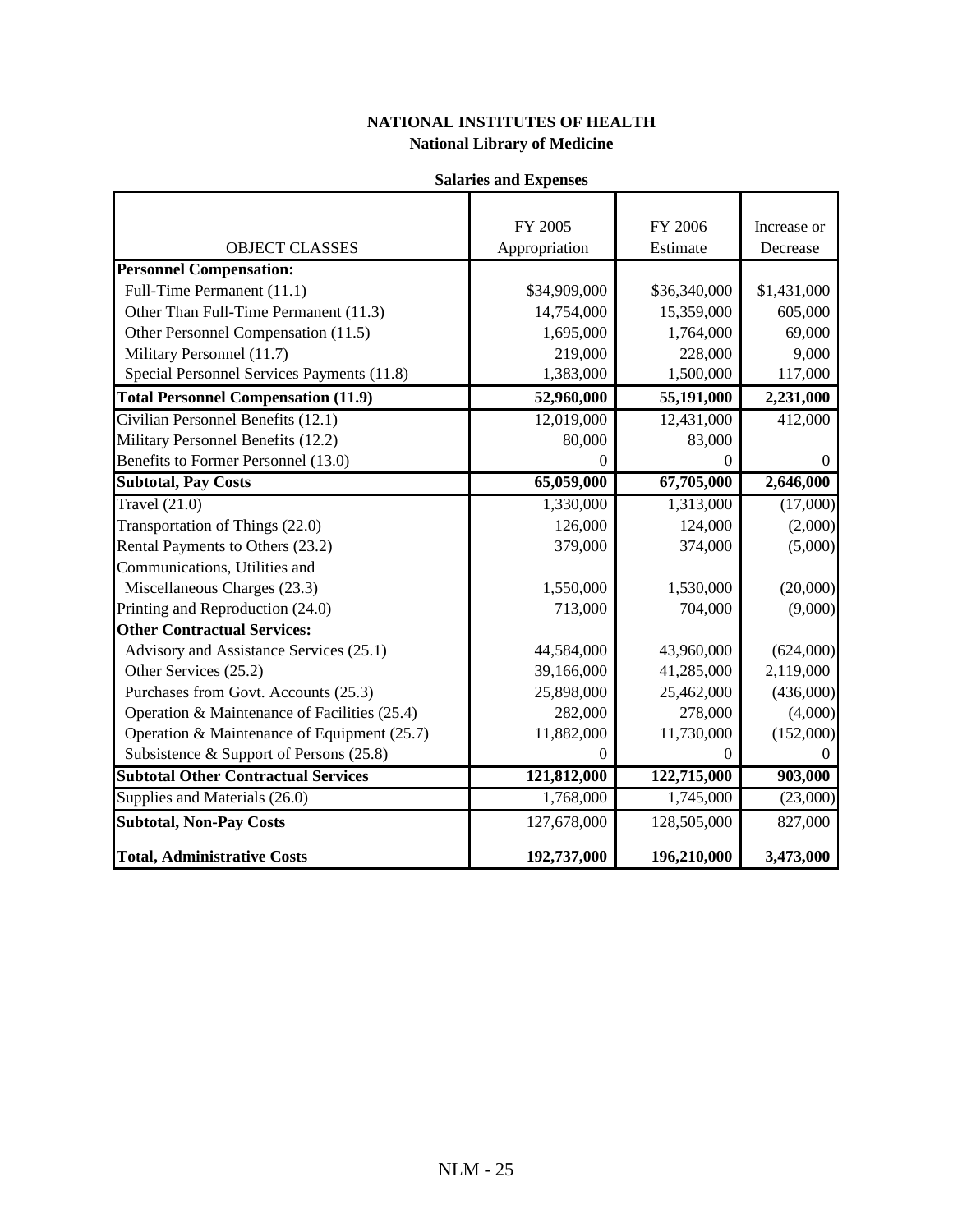### National Library of Medicine

### SIGNIFICANT ITEMS IN HOUSE AND SENATE APPROPRIATIONS COMMITTEE REPORTS

### FY 2005 House Appropriations Committee Report Language (H. Rpt. 108-646)

### Item

*PubMed Central –* The Committee commends NLM for its leadership in developing PubMed Central, an electronic online repository for life science articles. Because of the high level of expertise health information specialists have in the organization, collection, and dissemination of medical information, the Committee believes that health sciences librarians have a key role to play in the further development of PubMed Central. The Committee encourages NLM to work with the medical library community regarding issues related to copyright, fair use, peer-review and classification of information on PubMed Central. (p. 104)

### Action taken or to be taken

NLM considers interaction and input from the medical library community essential for the development and continued success of PubMed Central (PMC). The PMC National Advisory Committee advises the Directors of NIH, NLM, and the National Center for Biotechnology Information (NCBI) on the content and operation of the PMC repository. A primary charge of the committee is to ensure that PMC remains responsive to the needs of researchers, librarians, publishers, and the general public. Medical librarians have played an active role in the committee since its inception. The committee currently is chaired by James Williams, Dean, University Libraries at the University of Colorado at Boulder, and includes three other librarians: Paula Kaufman, University Librarian and Professor of Library Administration at the University of Illinois at Urbana-Champaign; Sarah Thomas, Karl A. Kroch University Librarian at Cornell University; Linda Watson, president of the Medical Library Association in 2002-2003, and Director, Claude Moore Health Sciences Library at the University of Virginia. A fifth member of the 15-person committee is Richard Johnson, Enterprise Director of The Scholarly Publishing & Academic Resources Coalition (SPARC), an alliance of libraries, research institutions and other organizations actively exploring ways to expand access to top-quality research literature.

Acting on a recommendation from the librarians and other members of the PMC committee, NLM is currently engaged in digitizing the back issues of the journals in PMC in order to make complete runs of these journals available online. In November 2003 the Bulletin of the Medical Library Association, dating back to 1911, became the first such archive freely available to the public. In the past year, this program has provided online access to more than 190,000 articles previously available only in print issues of journals. We expect an equal or greater number of articles to be added to this online back-issue collection in the coming year. Medical librarians and the larger health sciences community have applauded the vastly improved access to this material. The permanent availability of this information online also allows local libraries to reduce their own print collections of these materials, thus freeing up resources in a time of tight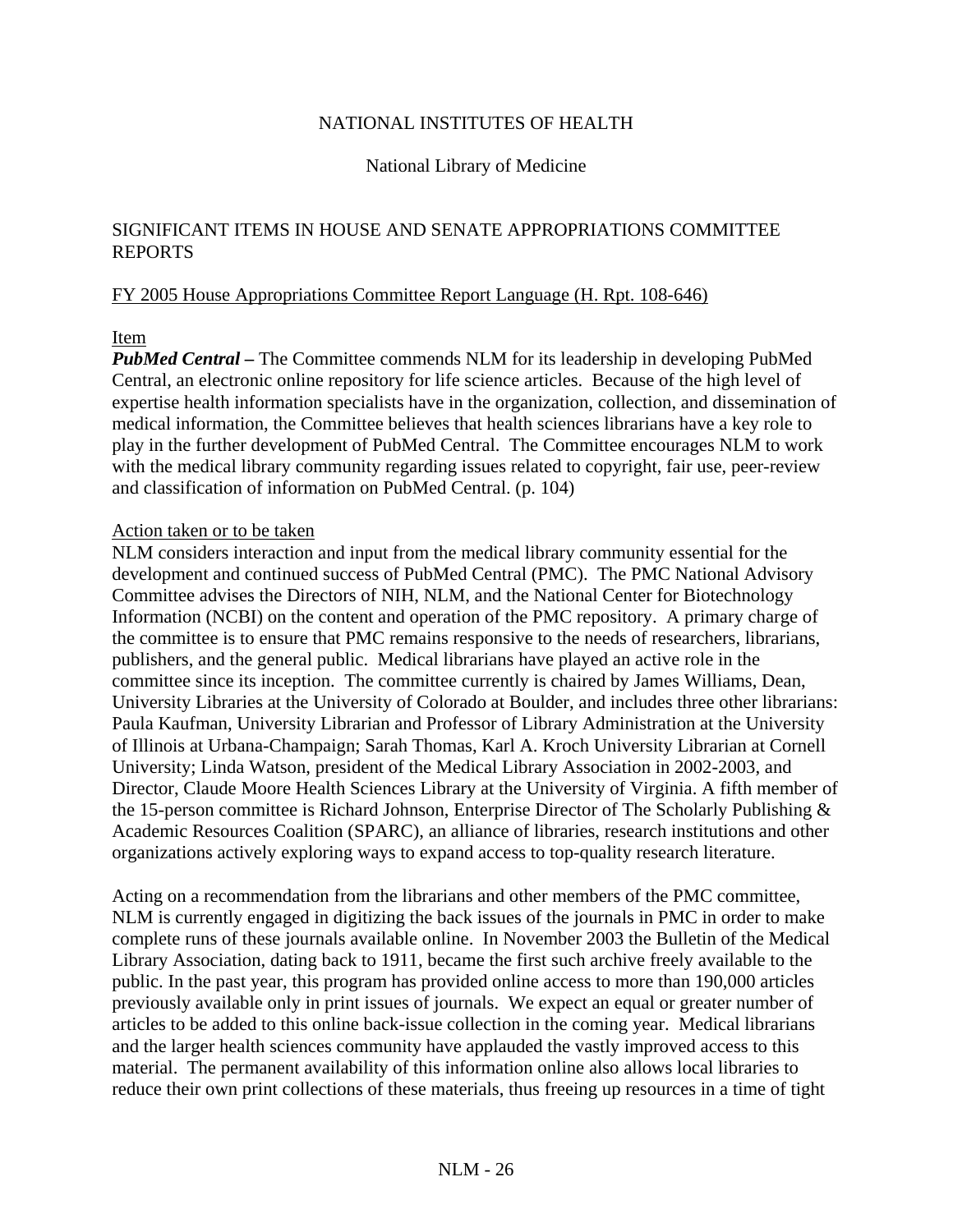budgets. The success of this project has led the Wellcome Trust in the UK to sponsor the digitization of an additional set of journals of historical significance, with the digital copies to be included in PMC.

In addition to the advisory committee, the NCBI's PMC development team (which includes medical librarians) interacts with the user and publisher community in a variety of ways. These include presentations at library and publishing professional meetings, email exchanges from the PMC website and a new series of advanced NCBI Field Guide courses which target technical users of PubMed and PMC. NCBI also maintains an extensive outreach and educational program with medical library partners offering both beginning and advanced courses and training of bioinformatics specialists for medical libraries.

## Item

*Minority health.*--The Committee encourages NLM to enhance its support of annual conferences sponsored by the minority health professions community designed to foster increased interest among minority students in the fields of biomedical science and bio-informatics. (p. 104)

## Action taken or to be taken

NLM continues to support minority focused conferences. NLM provides support to the Minority Health Professions Biomedical Symposium which is intended to help expose minority high school and college students to the biomedical professions. In addition to providing funding to support attendance by these students, NLM conducts a training class in the use of electronic health information resources as provides demonstrations of these products. NLM also helps to support conferences of other organizations such as the National Medical Association, National Hispanic Medical Association, and the Latino and American Indian, Alaskan Native, Native Hawaiian Caucuses of the American Public Health Association. NLM also provides support and an annual training course to the Ghana mission of the Student National Medical Association, and supports a trip to Washington, DC to minority high school and college students from Columbia, MS in conjunction with a project in association with a grass roots environmental organization (Jesus People Against Pollution). Finally, as part of its tribal internship program, NLM supports the attendance of the tribal interns at conferences and meetings of their choice during the course of their internship year. NLM intends to continue to support minority focused conferences and assist students in attending those conferences. In addition, NLM seeks out other ways to foster the interest of minority students in biomedical professions.

## FY 2005 Senate Appropriations Committee Report Language (S. Rpt. 108-345)

## Item

*Computational Science –* The Committee recognizes that advances in computer science and technology, and applications of those advances to biomedical research, underpin many of the remarkable advances in the life sciences that have been achieved during the last couple of decades. Biomedical research now involves not only experiment, but also extensive computation. Increasingly, shortcomings in the specific biomedical computing environment limit the rate of progress in biomedical research. Accordingly, the Committee believes that a major effort must be undertaken to improve the ability of computation to serve biomedical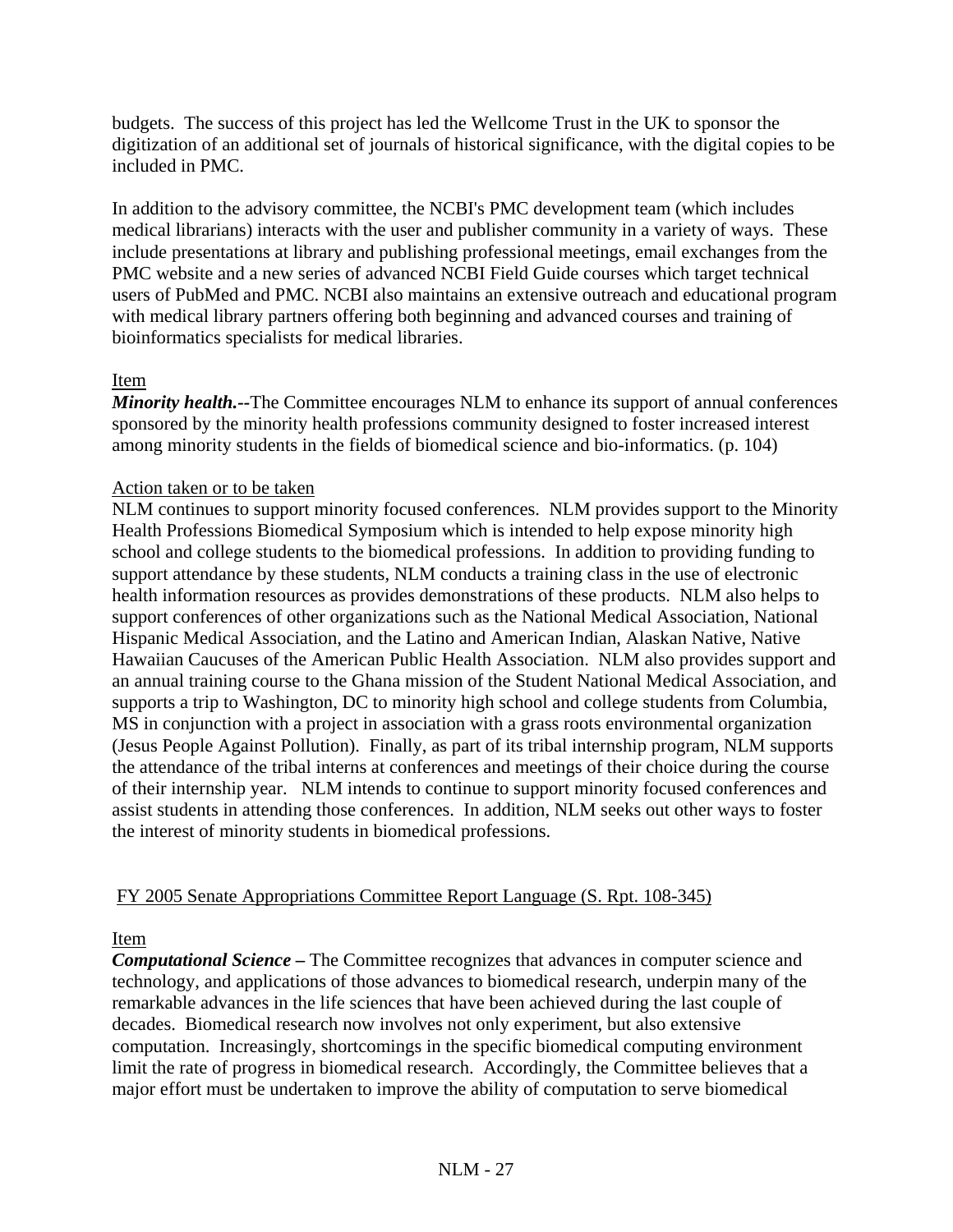research. The Committee urges that NIH develop a plan for the near, intermediate, and long term, to improve the biomedical computing environment to the point that inefficiencies in the use of computer power and information technology no longer limit the rate of progress in biomedical research. The Committee recognizes that expertise relevant to the development and implementation of such a plan resides in other agencies as well as the NIH, such as the National Science Foundation, the Department of Energy, DARPA, and others, and thus encourages the NIH work with all such agencies in the development and implementation of such a plan. (p.161)

### Action taken or to be taken

The application of computation to basic biomedical research and to applied research in the clinic has long been the major theme for NLM's extramural research grants and contracts, as well as for its intramural R&D activities.

Initiatives in applying computer science to biomedicine include:

- Training programs specifically designed to train computational specialists capable of developing and applying computational tools for biomedical purposes. At present, NLM supports approximately 300 biomedical informatics trainees are being supported at almost 30 university training sites distributed across the nation. The number of training sites and training slots was recently increased in recognition of the increasing demand for computational specialists.
- Grant support for research projects focused on applications of computer science to a broad variety of areas, development of computational tools for basic scientists, natural language processing systems, computer-based decision support and safety enhancers for clinical information systems, use of information technology to evaluate health outcomes among others.
- Grant support for important computational resources such as the Biological Magnetic Resonance Data Bank, Protein Databank, and other databases of wide general utility for researchers.
- Research contracts addressing computational infrastructure issues such as Internet 2, telemedicine, Visible Human, and Unified Medical Language System. New requests for research proposals are issued as new key computational problems are identified.
- Sponsorship, alone or with others, of workshops to bring together biologists, computer scientists, and informaticians to explore common problems and expand possibilities for interdisciplinary research. The computer science and biomedical communities, historically separate, must be encouraged to work together for the biomedical research of the future.
- Support for meetings of societies and special interest groups specifically interested in increasing application and value of biomedical computation.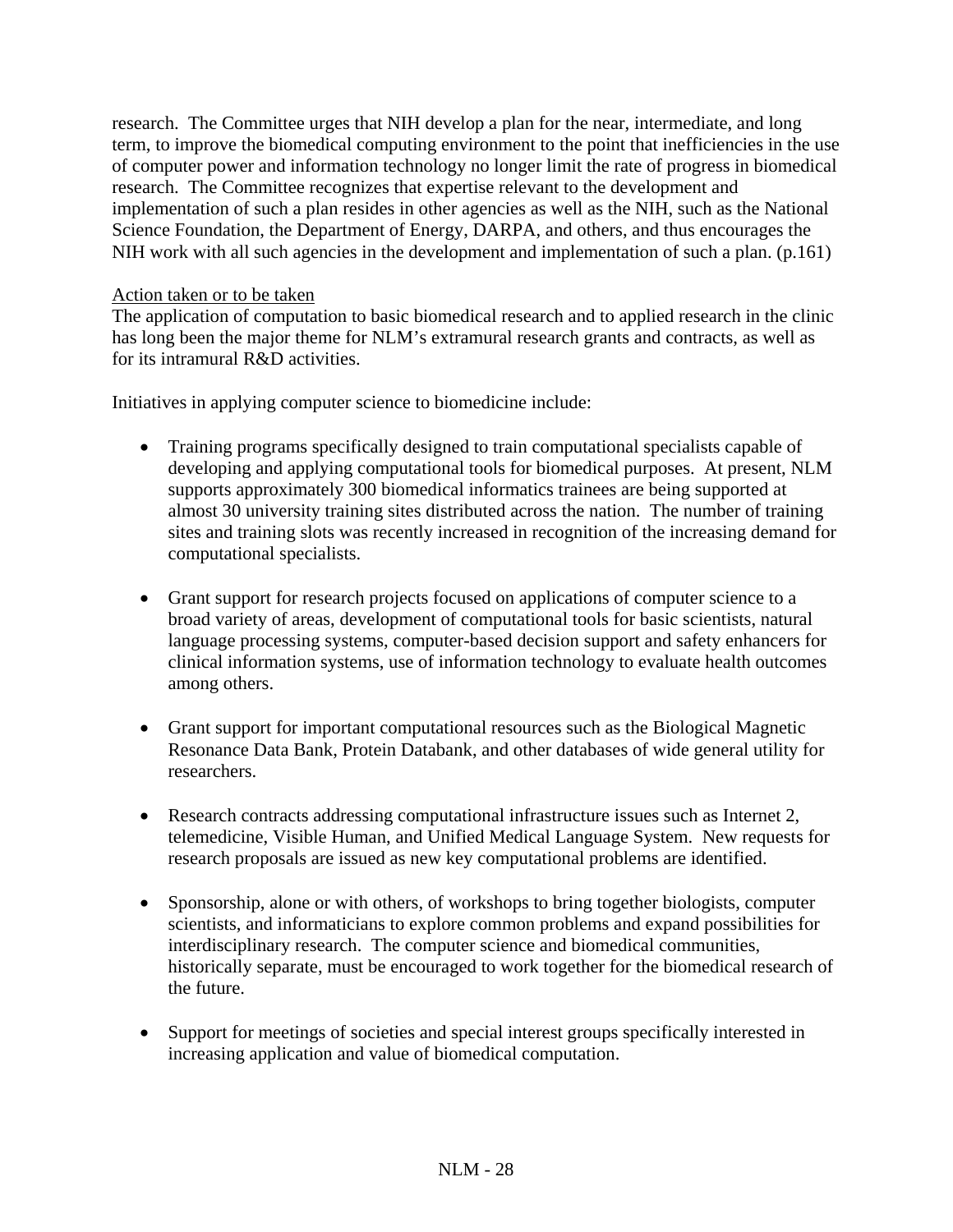- Participation in trans-NIH activities focused on computation, such as the Biomedical Information Science and Technology Initiative (BISTI) and NIH Roadmap; NLM has responsibility for program direction of one of the four National Centers for Biomedical Computing currently funded by NIH. These Centers are expected to provide sophisticated computational support for a wide variety of investigators.
- Participation with other NIH Institutes and other Agencies in such computationally intensive initiatives as Digital Libraries, Pharmacogenetics, Multi-Scale Modeling, and Interdisciplinary Center Planning grants.

## Item

*Native Hawaiian Healing –* The Committee encourages the preservation and documentation of Native Hawaiian traditional cultural healing practices. (p. 162)

### Action taken or to be taken

In FY 2004, the NLM arranged and participated in several "listening circles" with Native Hawaiians and with American Indians and Alaska Natives. The need for preservation and documentation of traditional cultural healing practices was one of the issues of concern that were raised in the listening circles. In FY 2005, NLM has begun the process of seeking input from Native Hawaiians and other Native peoples to determine how it can best assist in documenting traditional cultural healing practices. Possible actions include adding published and unpublished materials to the NLM collection or the collections of other libraries in the National Network of Libraries of Medicine, oral or video history interviews with Native elders, and creation of online and/or physical exhibitions, perhaps in cooperation with the National Museum of the American Indian. Additional advice from Native Hawaiians and research on the extent of existing documentary evidence are needed before specific plans can be developed.

### Item

*NLM Research Facility –* The Committee was pleased to learn that the design for the new research facility at the NLM has been completed and urges the NIH to assign a high priority to this construction project. The National Center for Biotechnology Information is the leveraging resource for much of the science that NIH supports. The information-handling capabilities of the Center are being jeopardized by a lack of adequate facilities, and for the good of biomedical research this expansion of NLM is needed as soon as possible. (p. 162)

### Action taken or to be taken

The NIH, supported by the recommendations of its Facilities Working Group, has included it in the overall NIH strategic facilities plan as a long term proposed project.

### Item

*Senior Citizen Outreach –* The Committee is very pleased with the excellent work by NLM to expand access to NLM's databases by senior citizens, and it urges the Library to continue this worthwhile effort. (p. 162)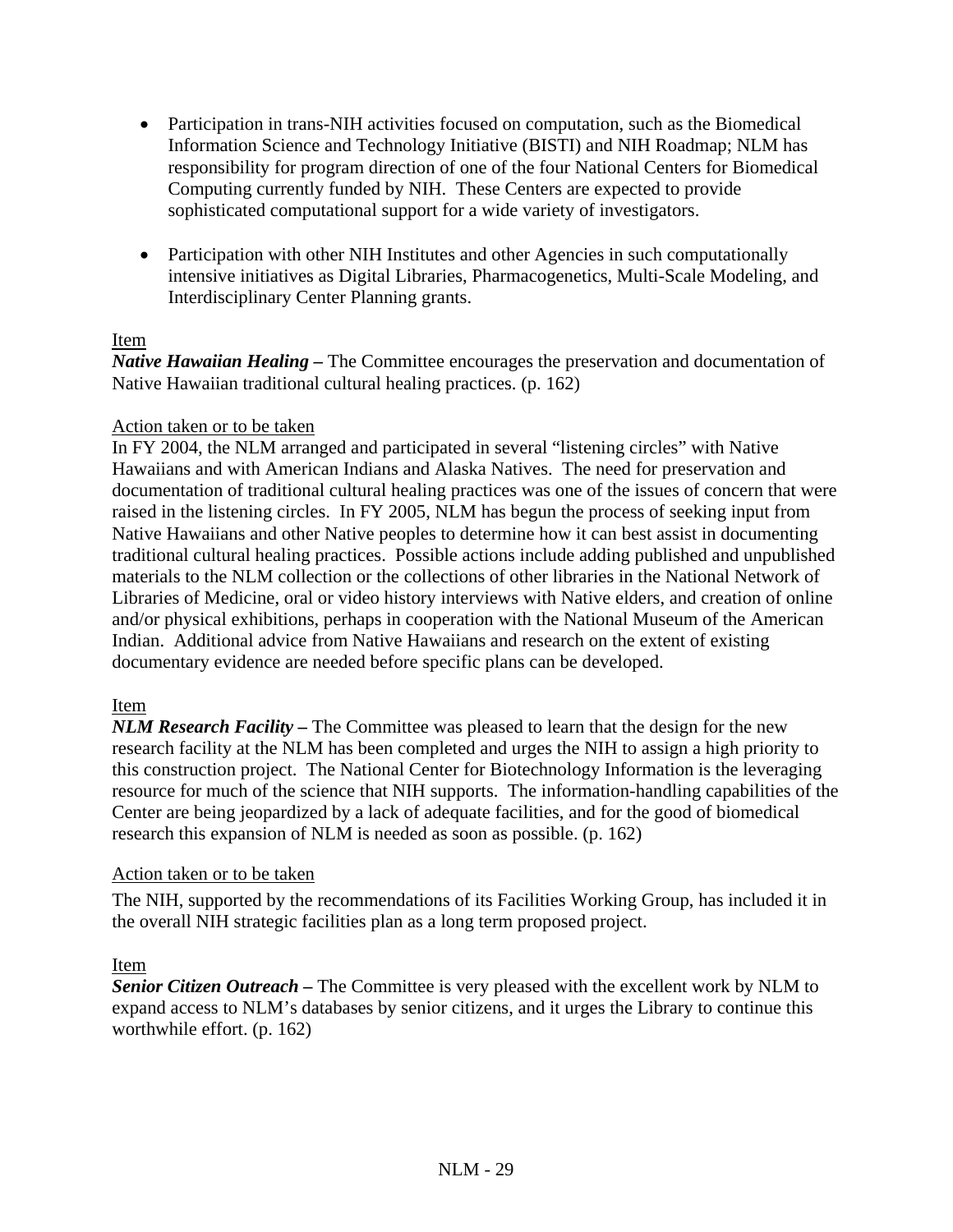Action taken or to be taken

The NLM remains committed to making health information on the Internet easily available to all citizens – especially older Americans. NLM's interest in reaching older Americans is due, in part, to the finding that: 1) seniors represent the fastest growing segment of Internet users; and 2) high-risk seniors with multiple chronic diseases, particularly those representing low socioeconomic status, could greatly benefit from accessing and understanding quality health information on the Internet. Also, as the baby-boomer generation approaches, this will have a critical impact on the range of issues surrounding access and understanding of health information on the Internet. To better meet the growing information needs of seniors, the NLM and the National Institutes on Aging (NIA) have developed http://NIHSeniorHealth.gov– a new website that is compatible with cognitive, visual and perceptual changes that occur with age. This new site was beta-tested in late 2002 and early 2003 and launched in a congressional event on Capitol Hill in October 2003. Efforts are now underway to work with other NIH Institutes to assist them in the transfer of vital health information into this new senior-friendly format. Dozens of new health topics of interest to older Americans and their caregivers will be added to NIHSeniorHealth.gov in 2005.

In addition to developing a senior-friendly website, the NLM also remains dedicated to increasing the access seniors have to good health information. Therefore, NLM is partnering with the American College of Physicians Foundation and the American Medical Association Foundation to sensitize patients about the availability of MedlinePlus.gov – NLM's free comprehensive, authoritative health information website. Participating internists are writing "Information Prescriptions" directing their patients to MedlinePlus.gov as a source of health information on the Internet. Research shows that the public is eager to obtain good sources of health information on the web and are more likely to trust a website that has been recommended by their physician.

To increase access and use of the Internet for health-related information, The NLM will also be looking at ways to encourage the development of training opportunities for seniors at libraries, senior centers, and in senior housing programs across the country in 2005.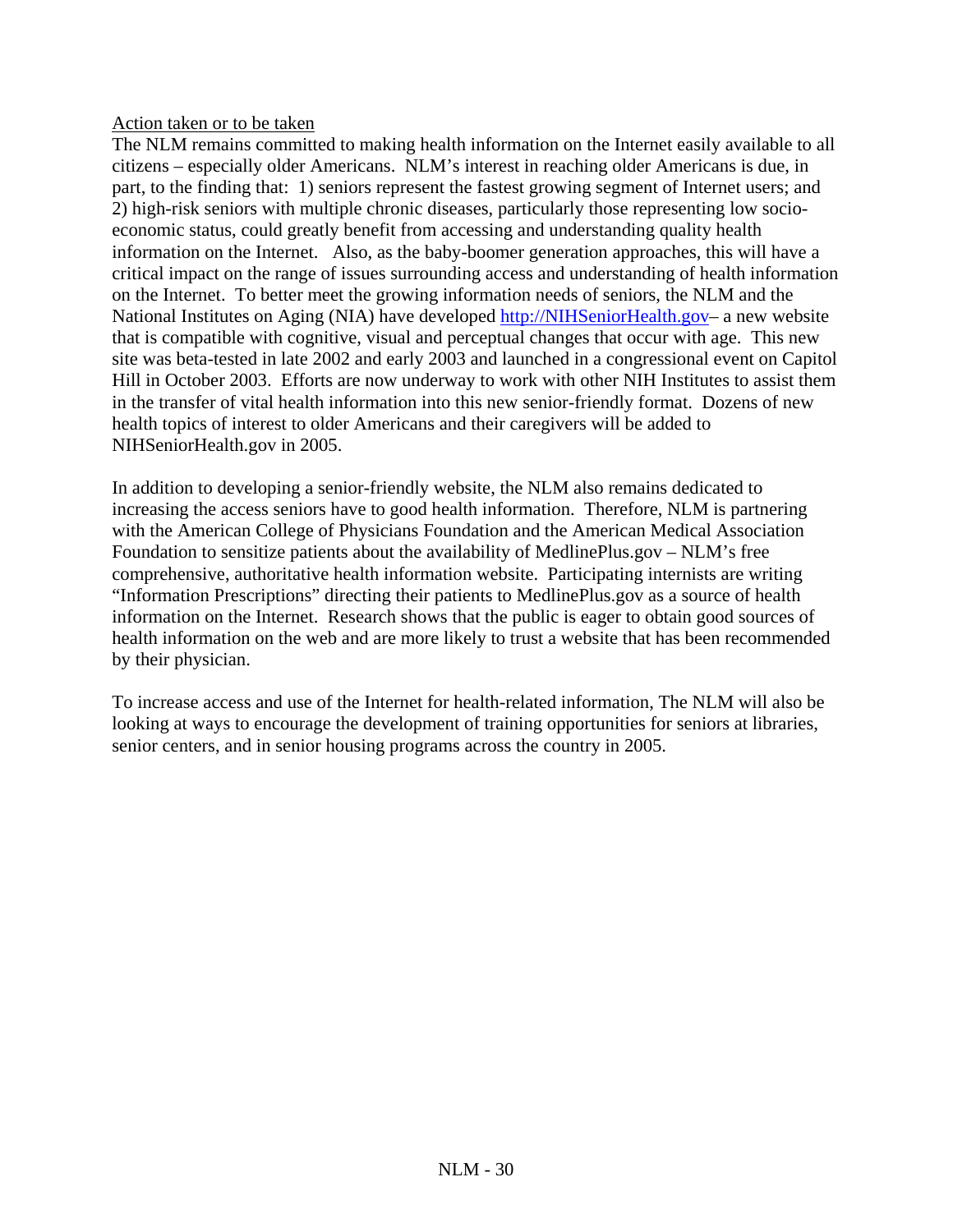|                                |                |           | <b>Authorizing Legislation</b> |               |             |                |
|--------------------------------|----------------|-----------|--------------------------------|---------------|-------------|----------------|
|                                | PHS Act/       | U.S. Code | 2005 Amount                    | FY 2005       | 2006 Amount | 2006 Budget    |
|                                | Other Citation | Citation  | Authorized                     | Appropriation | Authorized  | Estimate       |
| Research and Investigation     | Section 301    | 42§241    | Indefinite                     |               | Indefinite  |                |
| National Library of Medicine   | Section 41B    | 42§285b   | Indefinite                     | \$315,146,000 | Indefinite  | \$318,091,000  |
| National Research              |                |           |                                |               |             |                |
| Service Awards                 | Section 487(d) | 42§288    | $\underline{a}$                | $\mathbf{0}$  |             | $\overline{0}$ |
| <b>Total, Budget Authority</b> |                |           |                                | 315,146,000   |             | 318,091,000    |

 $a/$  Amounts authorized by Section 301 and Title IV of the Public Health Act.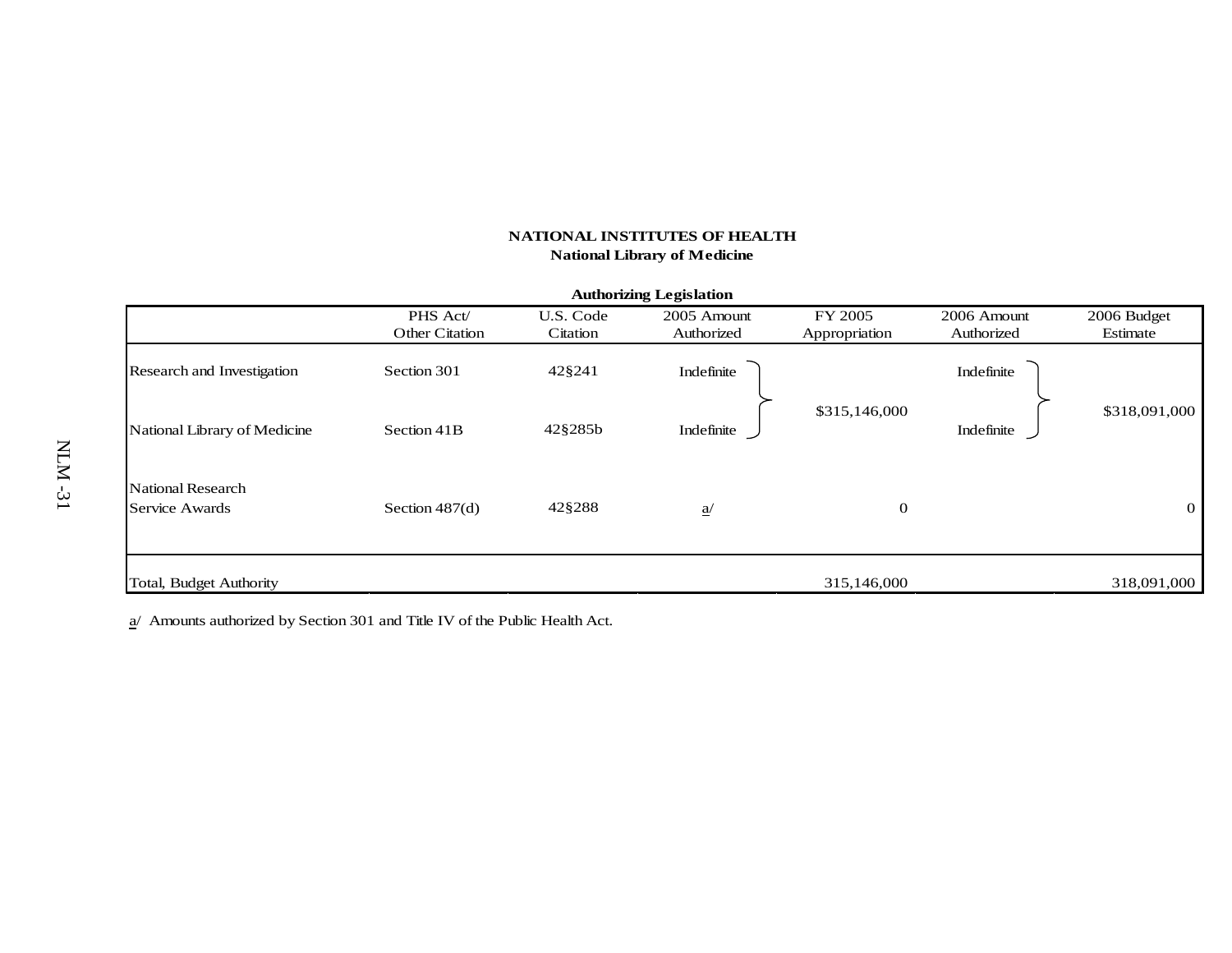| Fiscal     | <b>Budget Estimate</b> | трргоргановы твогд<br>House | Senate            |                     |
|------------|------------------------|-----------------------------|-------------------|---------------------|
| Year       | to Congress            | Allowance                   | Allowance         | Appropriation<br>1/ |
| 1997       | 143,268,000<br>2/      | 146,738,000                 | 145,164,000<br>2/ | 3/<br>151,103,000   |
| 1998       | 2/<br>152,689,000      | 161,171,000                 | 159,411,000<br>2/ | 161,185,000         |
| 1999       | 170,738,000            | 176,492,000                 | 181,309,000       | 180,742,000         |
| Rescission |                        |                             |                   | (120,000)           |
| 2000       | 185,654,000<br>2/      | 202,027,000                 | 210,183,000       | 215,214,000         |
| Rescission |                        |                             |                   | (1,146,000)         |
| 2001       | 2/<br>230,135,000      | 256,281,000                 | 256,953,000       | 246,801,000         |
| Rescission |                        |                             |                   | (399,000)           |
| 2002       | 275,725,000            | 273,610,000                 | 281,584,000       | 277,658,000         |
| Rescission |                        |                             |                   | (1,567,000)         |
| 2003       | 313,534,000            | 313,534,000                 | 331,443,000       | 302,099,000         |
| Rescission |                        |                             |                   | (1,964,000)         |
| 2004       | 315,401,000            | 315,401,000                 | 319,396,000       | 311,635,000         |
| Rescission |                        |                             |                   | (2,520,000)         |
| 2005       | 316,947,000            | 316,947,000                 | 316,900,000       | 317,947,000         |
| Rescission |                        |                             |                   | (2,801,000)         |
| 2006       | 318,091,000            |                             |                   |                     |

**Appropriations History**

1/ Reflects enacted supplementals, rescissions, and reappropriations.

2/ Excludes funds for HIV/AIDS research activities consolidated in the NIH Office of AIDS Research.

3/ Excludes enacted administrative reductions of \$275,000.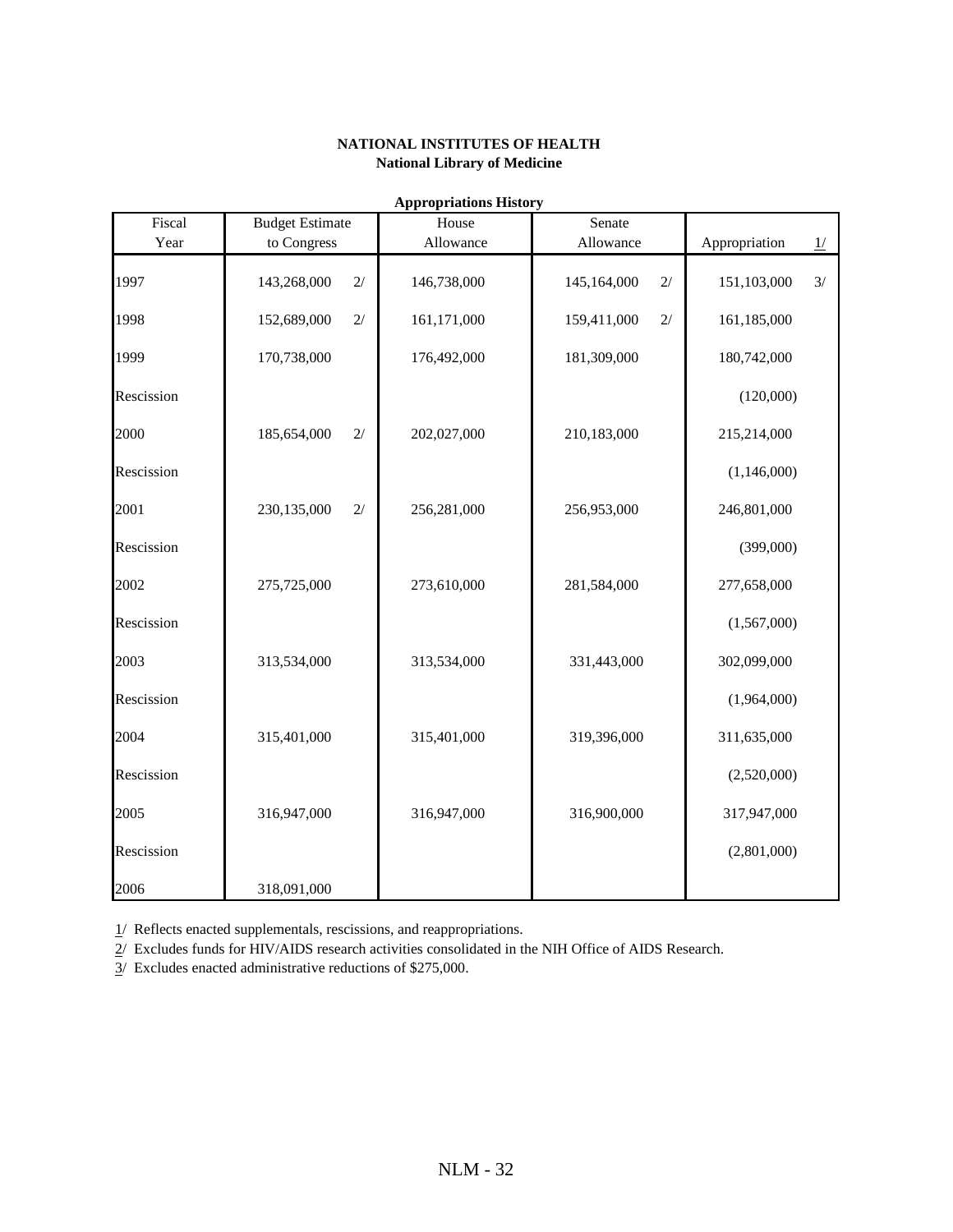|                                                                                    | FY 2004              | FY 2005             | FY 2006  |
|------------------------------------------------------------------------------------|----------------------|---------------------|----------|
| OFFICE/DIVISION                                                                    | Actual               | Appropriation       | Estimate |
| Division of Library Operations                                                     | 335                  | 330                 | 330      |
| Lister Hill Nat'l Ctr. For Biomedical Com                                          | 78                   | 72                  | 72       |
| National Center for Biotechnology Info.                                            | 143                  | 148                 | 150      |
| Div. of Specialized Information Services                                           | 34                   | 31                  | 31       |
| Office of the Director/Administration                                              | 65                   | 66                  | 66       |
| Division of Extramural Programs                                                    | 11                   | 14                  | 14       |
|                                                                                    |                      |                     |          |
| Total                                                                              | 666                  | 661                 | 663      |
| FTEs supported by funds from<br>Cooperative Research and Development<br>Agreements | (0)                  | (0)                 | (0)      |
| <b>FISCAL YEAR</b>                                                                 |                      | Average GM/GS Grade |          |
| 2002<br>2003<br>2004                                                               | 10.2<br>10.5<br>10.6 |                     |          |
| 2005<br>2006                                                                       |                      | 10.6<br>10.6        |          |

# **Detail of Full-Time Equivalent Employment (FTEs)**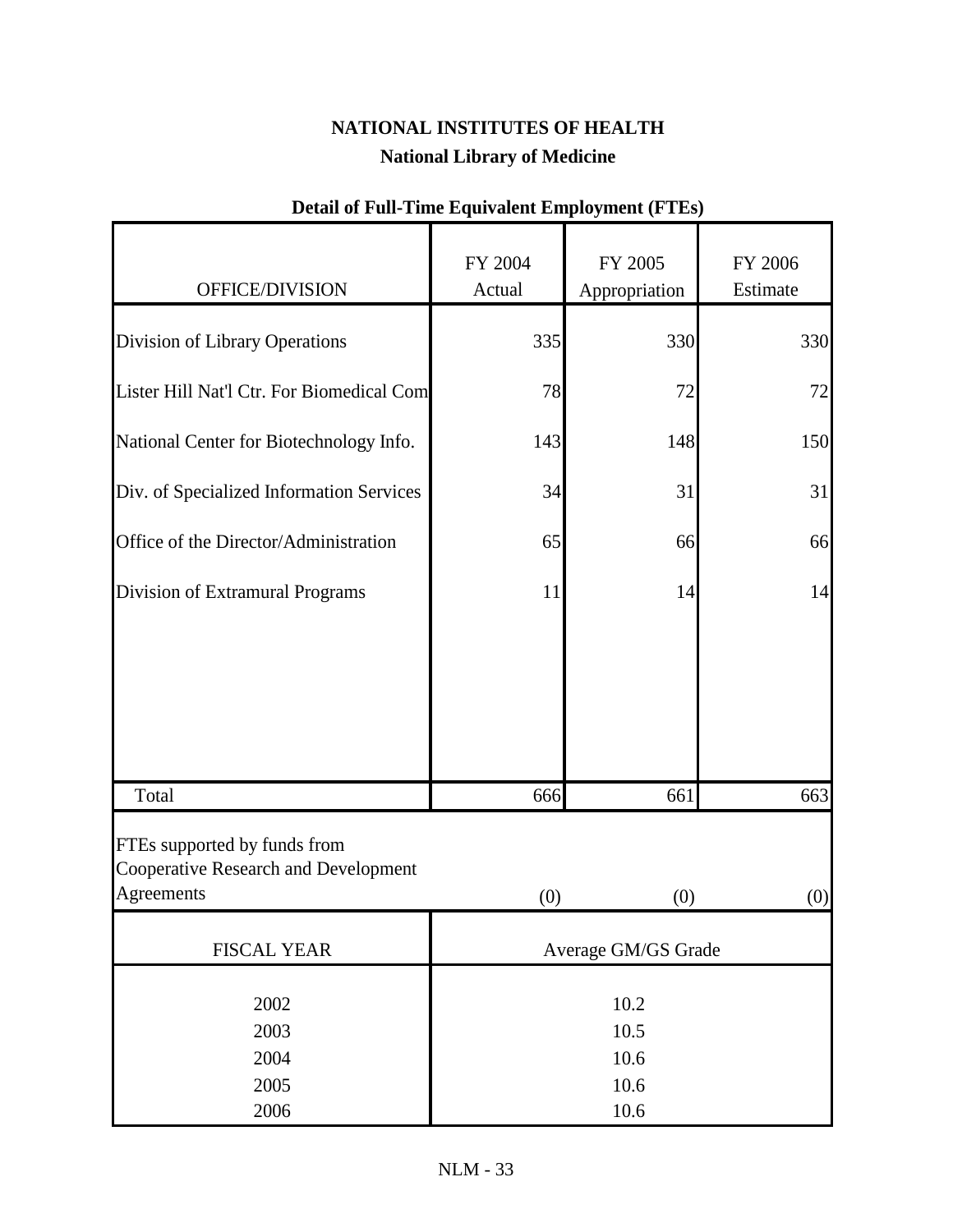# **Detail of Positions** FY 2004 FY 2005 FY 2006 GRADE **Actual** Appropriation Estimate Total - ES Positions 5 5 5 Total - ES Salary \$716,702 \$733,186 \$750,049 GM/GS-15 31 31 31 31 GM/GS-14 46 46 46 GM/GS-13 106 106 106 106 106 GS-12 130 130 130 130 GS-11 27 27 27 27 GS-10 3 3 3 3 GS-9 32 32 32 32 32 GS-8 77 77 77 GS-7 29 29 29 GS-6 12 12 12 12 GS-5 77 7 GS-4 24 24 24 GS-3 10 10 10 10 GS-2 444 GS-1 111 Subtotal 539 539 539 539 Grades established by Act of July 1, 1944 (42 U.S.C. 207): Assistant Surgeon General Director Grade 1 1 1 Senior Grade 1 1 1 Full Grade Senior Assistant Grade Assistant Grade Subtotal 2 2 2 2 2 Ungraded 131 138 140 Total permanent positions 505 500 500 500 500 Total positions, end of year 677 677 678 678 Total full-time equivalent (FTE) employment,end of year 666 661 663 Average ES salary \$143,340 \$146,637 \$150,010 Average GM/GS grade 10.6 10.6 10.6 10.6 Average GM/GS salary **\$68,334** \$70,869 \$72,499

## **NATIONAL INSTITUTES OF HEALTH National Library of Medicine**